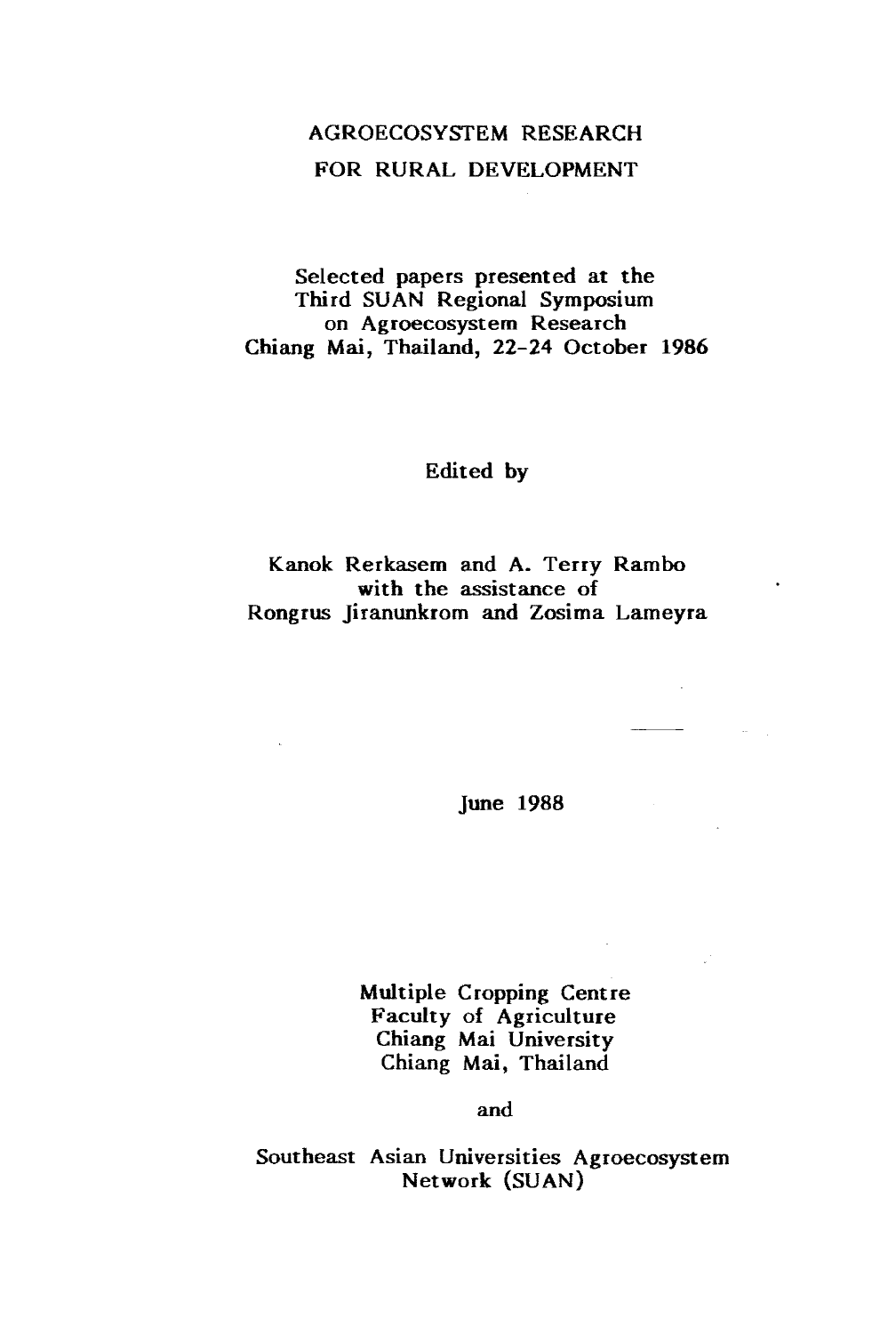### APPENDIX 3. GUIDELINES FOR WRITING COMPARATIVE CASE SfUDIES OF SOUTHEASf ASIAN RURAL ECOSYSfEMS

# REPORT OF THE SUAN-EAPI WORKSHOP ON AGROECOSYSfEM ANALYSIS, KHON KAEN UNIVERSITY, KHON KAEN, THAILAND 6-10 IANUARY 1986 $^1$

### Edited by

## Gerald G. Marten and A. Terry Rambo East-West Environment and Policy Institute

SUAN scientists share a broad common perspective on rural ecosystem research: Its key elements are a systems view of rural resource management, integration of the natural and social sciences, and concern with relevance to rural development policymaking. Within this broad perspective, however, each project and even 'each individual scientist has employed many different research approaches. While such diversity has been healthy in permitting the tailoring of research to the specific needs of the many different situations in which SUAN works, it has made it difficult to relate findings of different groups . to a common theoretical understanding of rural ecology.

There is also a consensus that the collection of empirical data has outrun the development of analytical capability in the SUAN groups. A number of potentially useful conceptual models have been suggested, but attempts to test these against empirical data have been limited and there has been little progress in developing improved conceptual frameworks to guide field research. The agroecosystem conceptual frameworks to guide field research. concept as articulated by Gordc.1 Conway, particularly its specification of four emergent system propert is (productivity, stability, sustainability, and equitability), although offering a unifying theme for the network, remains poorly defined. Jo systematic effort has been made to operationalize its key conce<sub>1</sub>  $s$ . The systems model of human ecology proposed by Rambo has provided a basis for integrating social science research into SUAN but likewise has not been fully operationalized. The relationship between human ecology and agroecosystem analysis also remains problematic.

Formulation cf a common conceptual framework and the writing of a set of case studies in which available empirical data are related to these *cc* 1ceptual frameworks can advance the state of rural ecosystem analysis. They do this by requiring clearer and more precise definition of key concepts and by revealing gaps in the existing data base and questions that are currently being overlooked.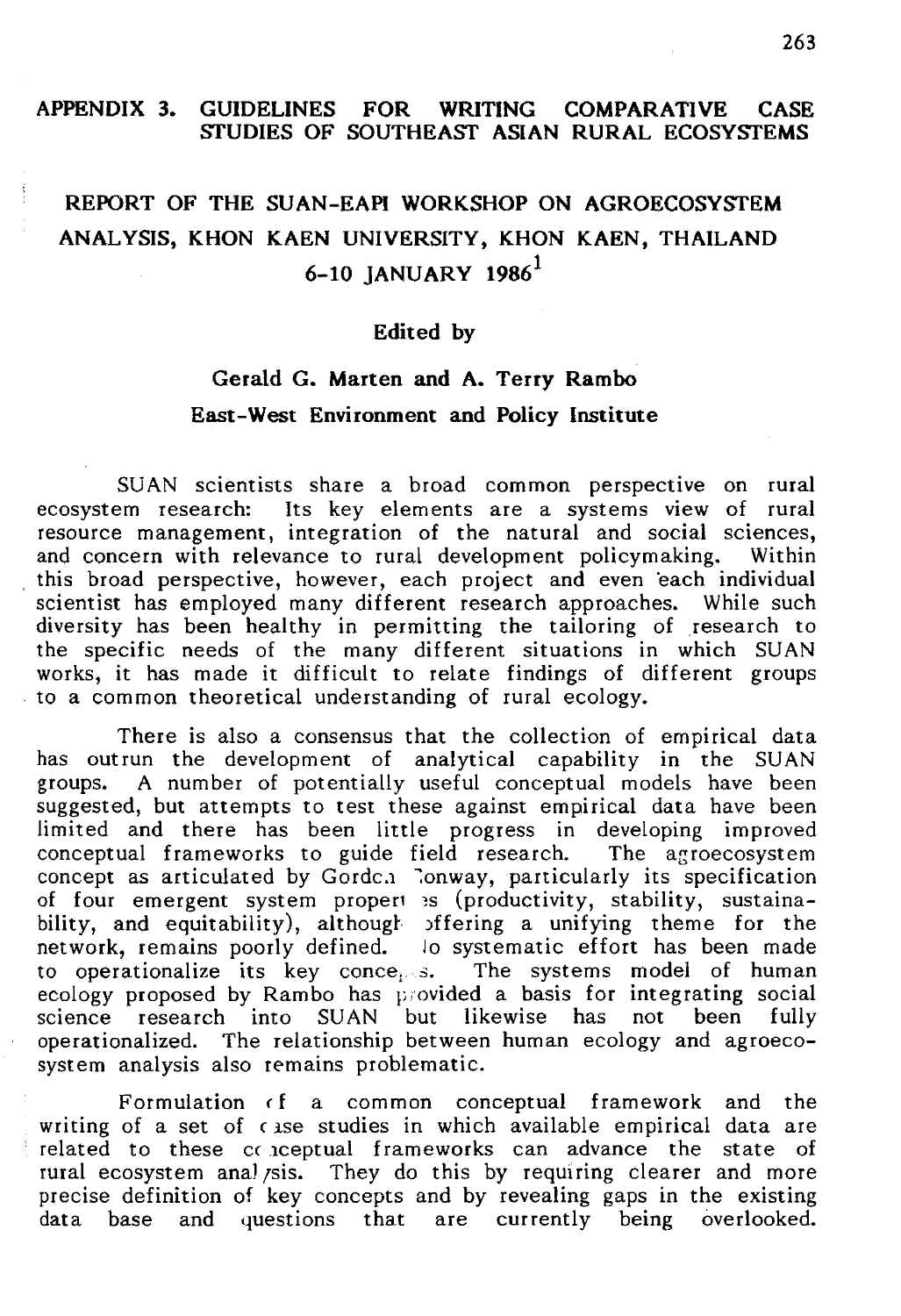The major objective is not the writing of definitive case studies, but the opening up of new areas of inquiry and the formulation of more powerful conceptual approaches for future rural ecology research.

### A CONCEPrUAL FRAMEWORK FOR RURAL ECOSYSTEM ANALYSIS

Although "agroecosystem" is included in the very name of SU AN, scientists in the network are in reality concerned with a great variety of ecosystems including forests, grasslands, fishponds, and tidal swamps as well as agricultural systems. concerned with human interactions with these biophysical systems, a relationship that is often not included in conventional definitions of the agroecosystem. Therefore, it may be more appropriate to employ the term "rural ecosystem" to describe the subject of the proposed case studies. A rural ecosystem may be most simply defined as a human group and the ecosystem(s) with which it interacts.

There are well developed frameworks or models for describing and analyzing natural ecosystems. It has been possible, with relatively minor modifications, to extend the use of these models to human-<br>managed systems such as agricultural ecosystems. How best to managed systems such as agricultural ecosystems. incorporate humans into rural ecosystem analysis is, however, more problematic. Gordon Conway, along with many others trained in the biological sciences, argues for simply treating people as an additional component of the agricultural ecosystem. Some social scientists. component of the agricultural ecosystem. notably Vayda and Rappaport, have also considered the human population as simply an additional species in the biological community. Other social scientists, including Richard Norgaard and Terry Rambo, have argued in favor of drawing an analytical distinction between the human social system and the ecosystem. This reflects both the very great complexity of human social organization in comparison with any other species and the fact that human social institutions are rarely directly determined by environmental influences. In this formulation, labelled as the systems model of human ecology, the ecosystem and the social system are considered to be subsystems of the rural ecosystem (see Figure 1 in Percy Sajise's paper in Section I of in this volume).

It is important to recognize that the systems model of human ecology is a heuristic device to encourage thinking about interactions between humans and their environment. Because of its complexity ("everything is linked to everything else") it is not readily translated into an operationally useable model for analysis of actual rural ecosystems. To do so requires specification the most significant<br>variables in the situation being studied. Identification of these variables in the situation being studied. variables in each specific situation is one of the major challenges facing the case study writers.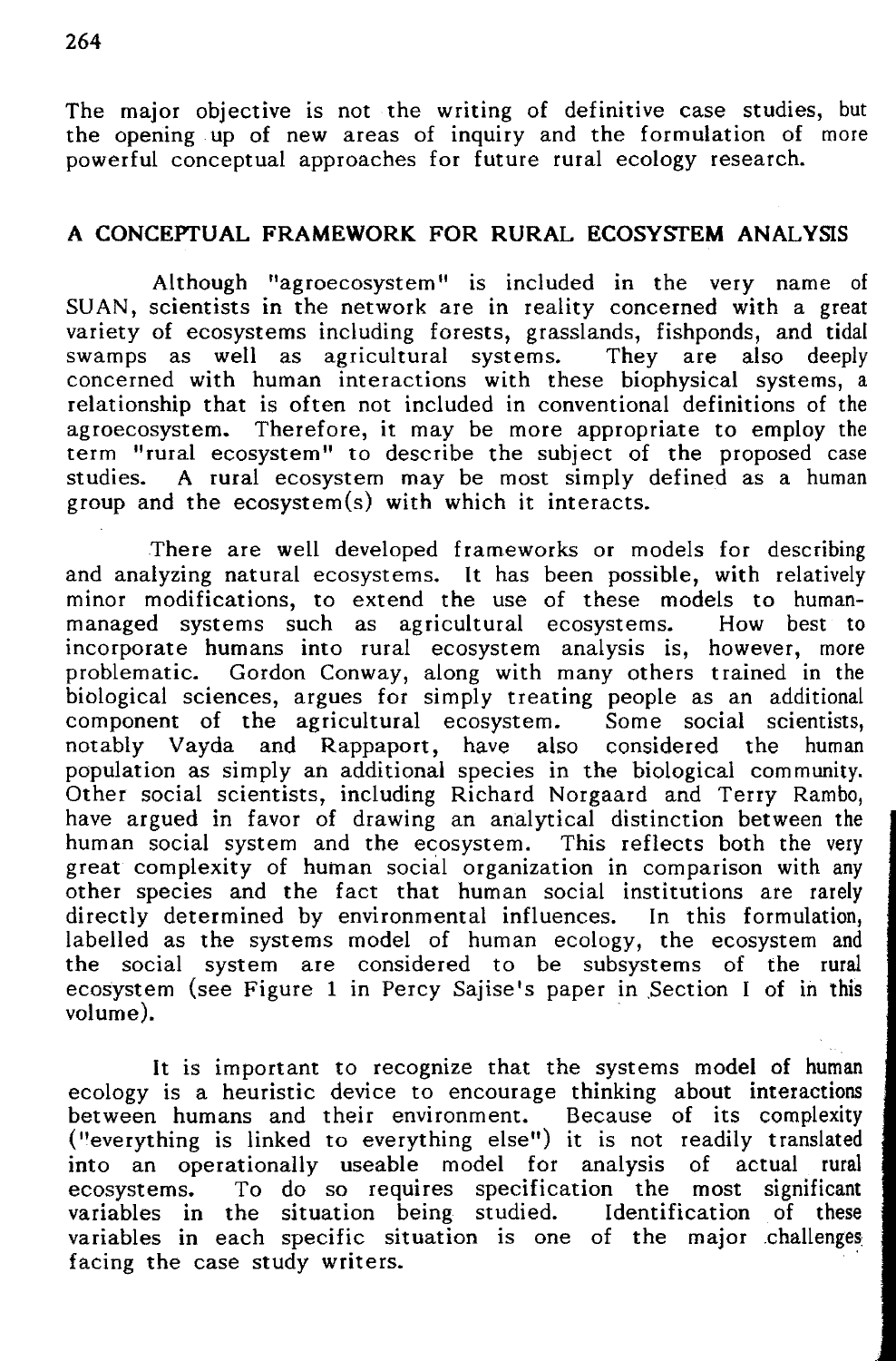#### SCOPE OF THE CASE SfUDIES

Workshop participants agreed that case studies should focus on ral community or "village" level in the system hierarchy. the local community or "village" level in the system Interactions between this unit and other units, both neighboring ones at the same hierarchical level and systems at higher and lower levels in the system hierarchy, should be explicitly recognized and described to the maximum extent possible. It was also agreed that the case studies should focus on  $(1)$  agroecosystem organization (e.g., structure and functioning), and (2) emergent properties of the agroecosystem and the social system.

### AGROECOSYSfEM ORGANIZATION

Organization refers to the components which make up a system and the relationships between them, what is frequently referred to in ecology texts as ecosystem structure and functioning. A typical ecology texts as ecosystem structure and functioning. A agroecosystem is composed of soil, water, crop plants and weeds, livestock, pests, etc. These components interact through exchanges of energy, materials, and information, as, for example, when a cow obtains energy and nutrients by grazing on grass plants. Figure 1 is a diagram of the organization of a rice paddy agroecosystem.

A typical village-level social system in Southeast Asia interacts with several different agricultural and natural ecosystems. The Farming Systems Research Project Village near Khon Kaen, for example, can be divided into lower and upper paddy fields, upland fields, pasture, woodlands, and ponds. There is no commonly accepted term to describe these sub-units of the total rural ecosystem. Both "land use system" and "sub-ecosystem" are used interchangeably in this report.

Delineation of the boundary separating one sub-ecosystem or land use system from another is one of the most problematic aspects of agroecosystem analysis. In Northeastern Thailand, for example, In Northeastern Thailand, for example, forest, upland fields, pasture, and paddy fields form an interpenetrated mosaic which makes it virtually impossible to clearly demarcate one sub-ecosystem from another. Any attempt to draw sharp boundaries<br>between these land use systems must be arbitrary at best. Sometimes between these land use systems must be arbitrary at best. it may appear that the land use system has a distinct and clearly visible physical boundary, as in the case of the dike in the paddy field diagrammed by Conway. In reality, however, isolation of the paddy field from outside influences may be no greater than it is in the case of land use systems having less readily visible physical borders. Soil fertility in the paddy, for example, may be maintained by inflow of sediments eroded from upland areas and carried across the sub-system boundary by irrigation water.

Livestock and other mobile components of the agroecosystem also present a real conceptual problem since they frequently move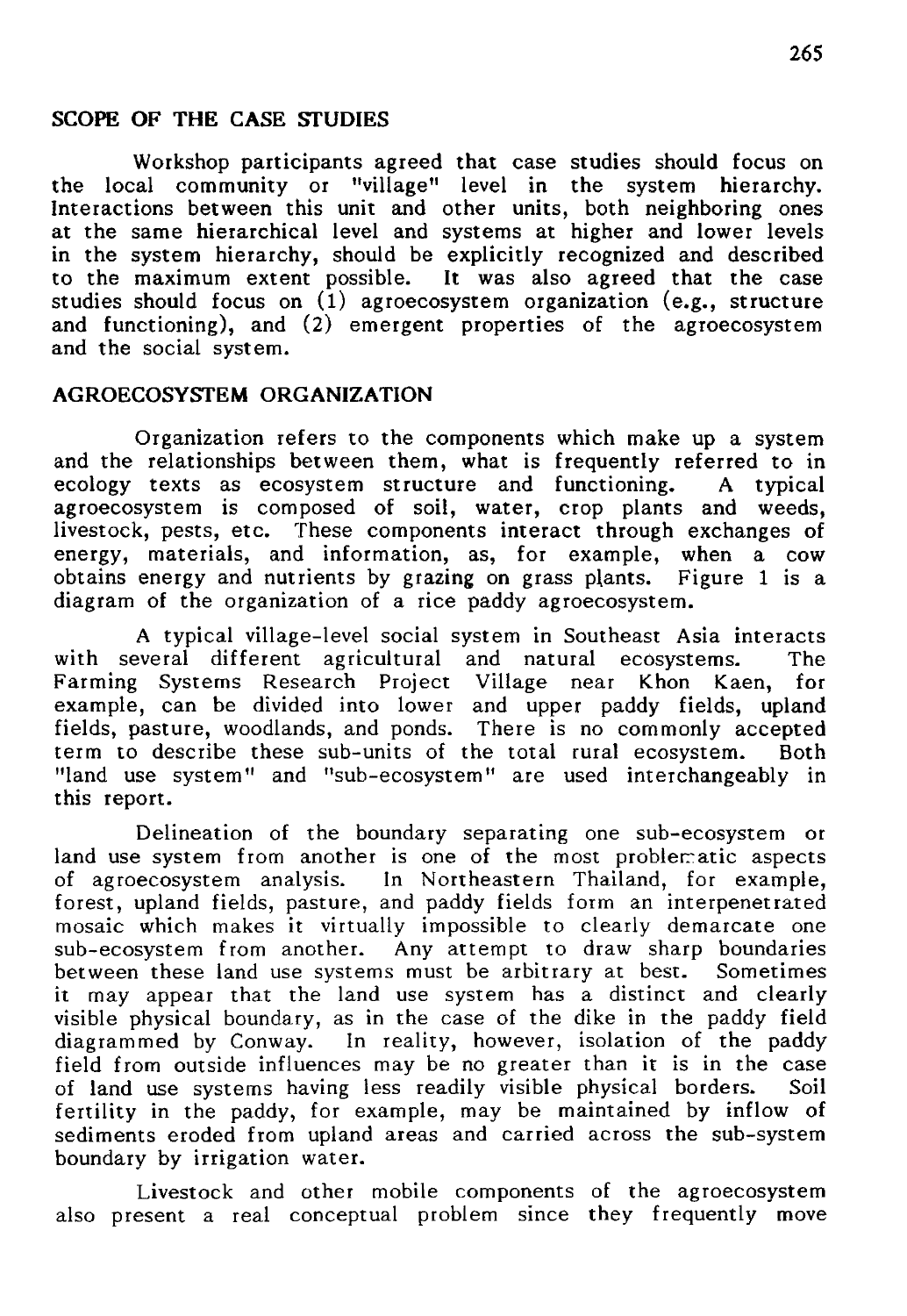

**Source:** Gordon R. Conway. Applying Ecological Concepts to the study of the Intensification of the use of Indonesia's Agroecosystems in KEPAS. The Sustainability of Agricultural Intensification in Indonesia Jakarta: Agency for Agricultural Research and Development. 1983:17.

**Figure 1.** A rice paddy ecosystem

from one sub-ecosystem to another. For purposes of the present case studies it is suggested that livestock be treated as a distinct subecosystem equivalent to paddy fields or forests.

It may prove useful to classify the land use systems more finely. For example, upland fields in North Thailand may contain a cassava crop or a kenaf crop. The functional properties of cassava fields--including such aggregate properties as productivity, stability, and sustainability--can be quite different from kenaf fields. It makes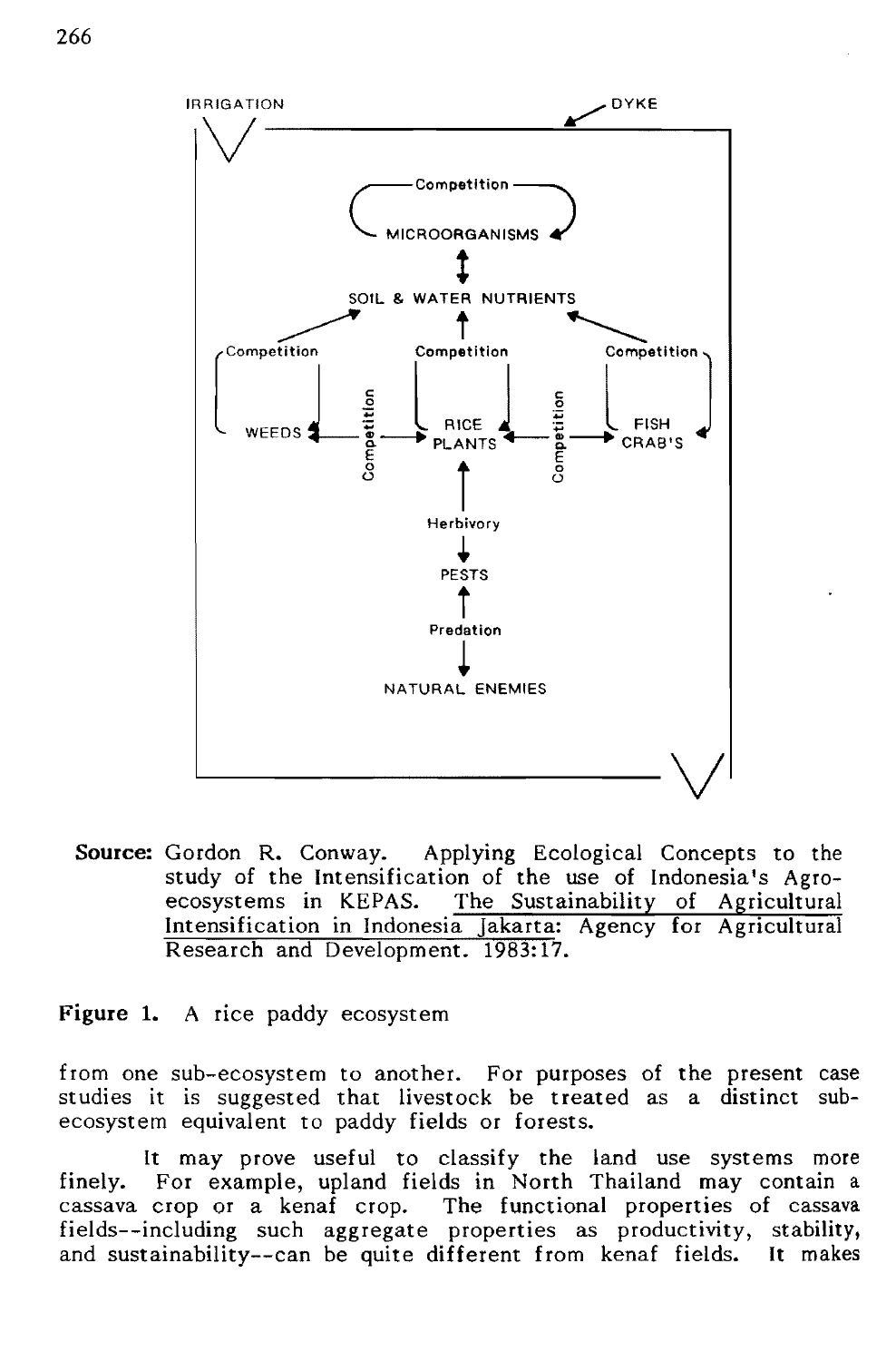sense, then, to group into a single land use system all upland fields containing crops that function similarly, while assigning to other land use systems those upland fields with crops that function differently. Groupings will depend on the judgement of the analyst.

Groupings will not be obvious for land use systems that include a mixture of crops, because the mixtures can involve so many possible combinations. Homegardens represent an extreme case because all the homegardens in a village contain dozens of crops even though each one of them contains only some of those crops. If some homegardens (e.g., gardens in which annual field crops predominate) function very differently from others (e.g., gardens in which perennials predominate), it may be worthwhile to divide them into two or more land use systems. Even so, the homegardens in each category will still vary considerably, so it may be useful to specify a range of values for their functioning (i.e., inputs and outputs) in addition to the usual averages.

If there is a regular sequence of crops, crop mixtures, or other vegetation on the same field in the course of a year (e.g., double cropping or triple cropping) or in the course of several years (e.g., an alternation between swidden fields and forest fallow), each may be regarded as a land use system. For example, a rice-sesame double For example, a rice-sesame double. cropping sequence can be regarded as two land use systems (rice and sesame), with internal transfers through time between the two land use systems. Rice stubble is an output of the rice land use system and an input to the sesame land use system that follows on the same field. However, for some purposes, particularly when dealing with crop sequences that occur within a single year, it may be desirable to regard the entire sequence (e.g., rice-sesame) as a single land use system.

### Describing the Organization of the Local Community Agroeco-System

It is suggested that the local human community be taken as the starting point for definition of the agroecosystem to be described by listing all of the resources used by this community and tracing these outward to their sources. Table 1 presents a hypothetical example of the resource flows into a typical Southeast Asian village. These resource relationships can also be portrayed spatially by drawing simple sketch maps of the community and the landscape units with which it interacts.

After identifying the key sub-systems of the village agroecosystem, the next step is to describe the interactions that occur between these units. A simple method for doing this is to set up a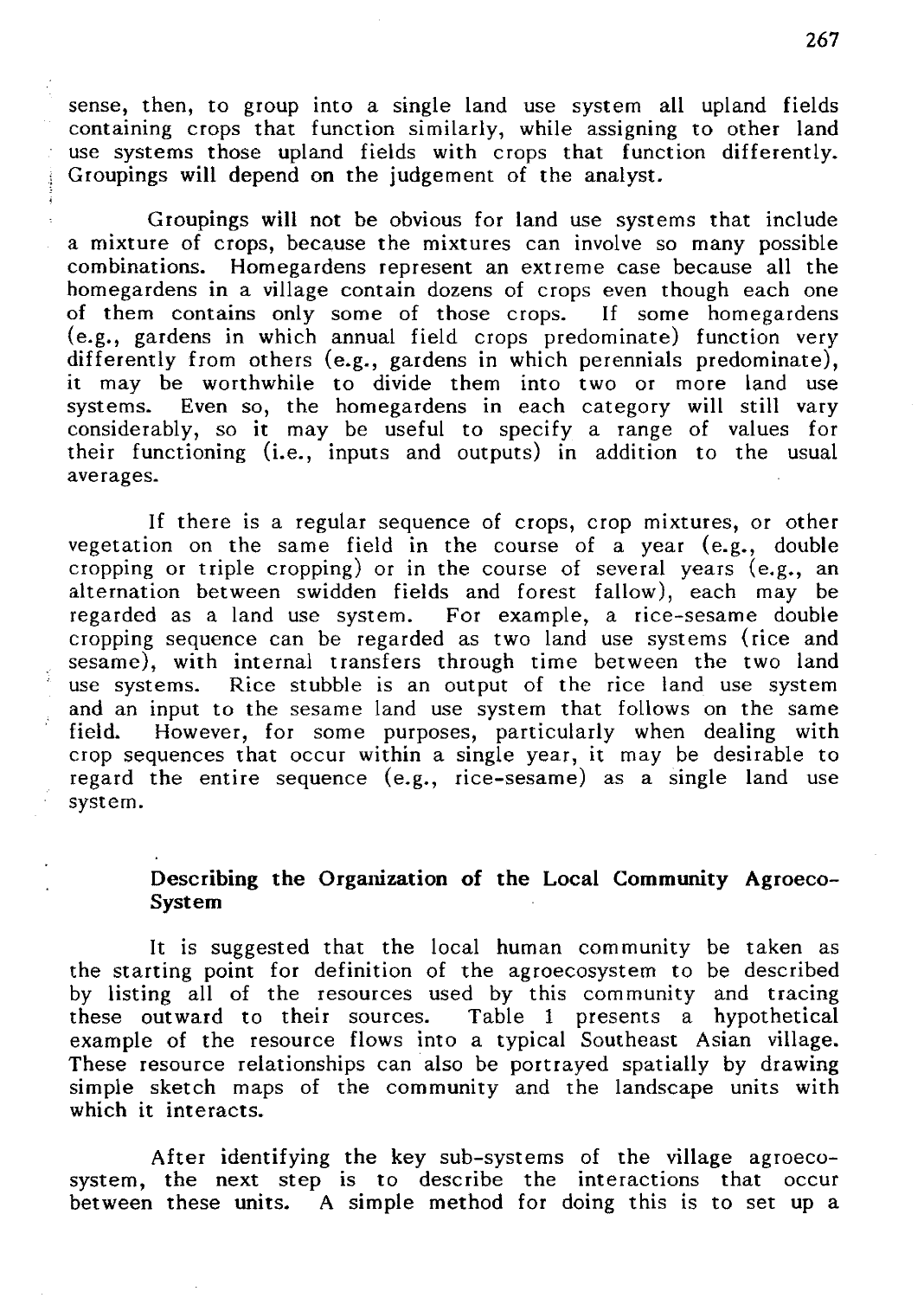| Resource                                                               | Source in agroecosystem                                                                                                                                       |  |  |  |
|------------------------------------------------------------------------|---------------------------------------------------------------------------------------------------------------------------------------------------------------|--|--|--|
| rice<br>maize<br>eggs<br>fish<br>firewood<br>fruit<br>kerosene<br>cash | paddy field<br>upland swidden field<br>free-ranging fowl<br>ponds, wet season paddys<br>forest<br>home gardens, forest<br>market<br>government works projects |  |  |  |

**Table 1.** Resource Flows Into a Rural Community Social System

matrix in which the inputs that each sub-system makes to other subsystems are described (Figure 2).

Initially, such description can be in qualitative terms. Ideally,<br>considerative description of such interactions is desired. The however, quantitative description of such interactions is desired. flow of nutrients such as nitrogen can be traced in this way. Such data can also be displayed in the form of an ecosystem flow diagram (Figure 3).

As described above, agroecosystem organization appears static, but in reality it is dynamic, changing from season to season (the annual cycle) and over several years (longer term environmental cycles) and also undergoing evolution as the character of human-environment interactions changes in response to increasing population or adoption of new technologies. Matrices can be prepared representing the state of the agroecosystem at different seasons or under different conditions of human exploitation. For example, in Northeastern Thailand there are such major differences between the wet and dry seasons that one may conceptualize the villagers as interacting with quite different agroecosystems in the course of the annual cycle.

#### SYSfEM EMERGENT PROPERTIES

Complex systems are more than simply the sum of all their parts. Their behavior reflects interactions between their multiple components and cannot be predicted from knowledge, however detailed, of their components in isolation. The new behavior which results from the existence of the system are known as emergent properties.

The concept of emergent properties can be applied both to agroecosystems and social systems. SU AN so far has primarily focused on agroecosystem properties but workshop participants recognized the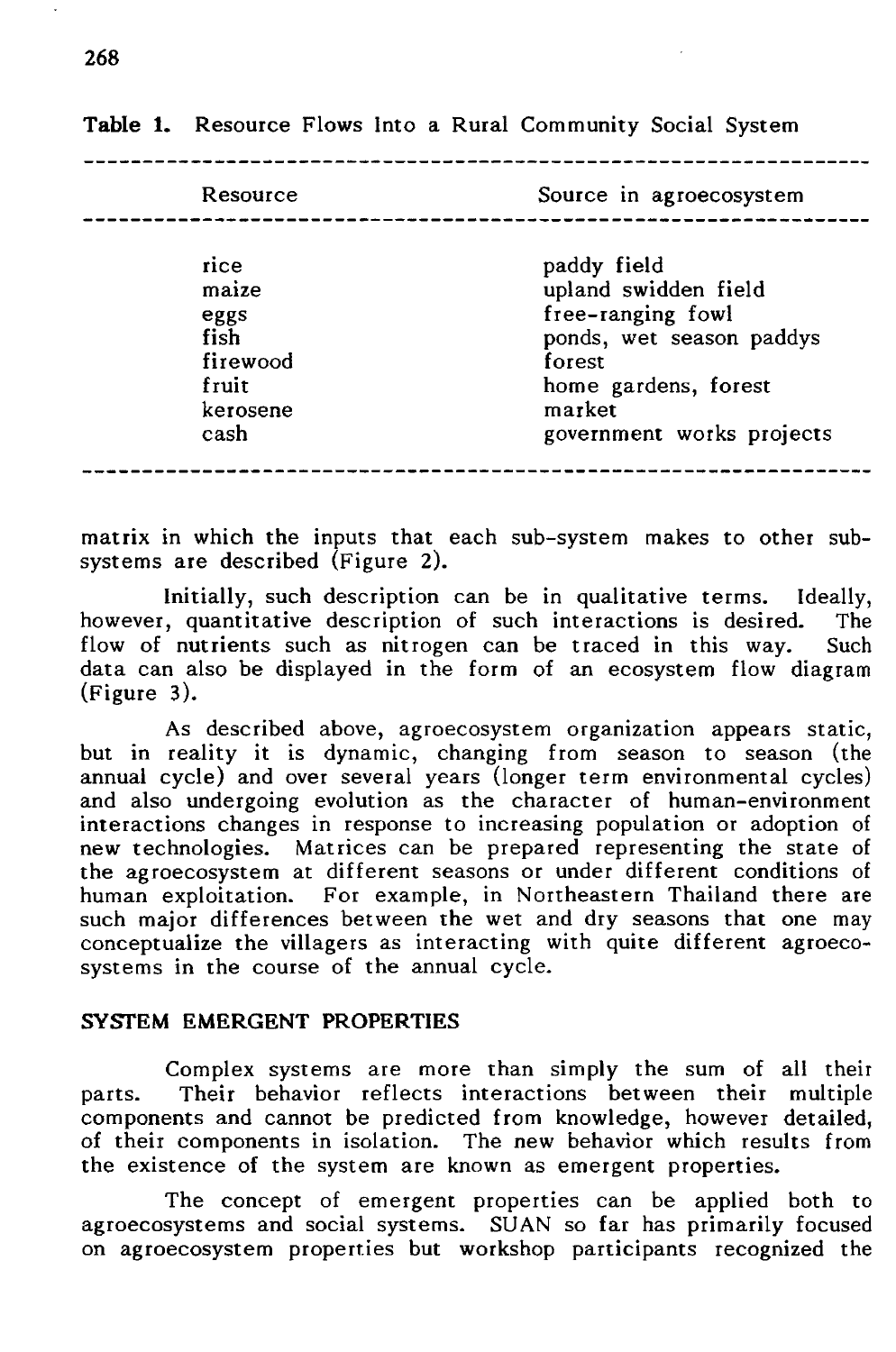#### MATERIAL FLOW AND RELATIONSHIP

 $\mathcal{L}^{\mathcal{L}}$ 

| from<br>To       | People              | Rice field Livestock Forest                                 |        |                                                             | Fish<br>Pond          | Market                                        | Gov't              |
|------------------|---------------------|-------------------------------------------------------------|--------|-------------------------------------------------------------|-----------------------|-----------------------------------------------|--------------------|
| People           |                     | fish<br>Rice<br>Crabs<br>Vegetable                          | Meat   | firewood<br>leaves<br>Fruits<br>Medicine<br>Games<br>Lumber | Fish<br>Water<br>Veg. | Food.<br>clothing<br>household<br>necessities | Development<br>aid |
| Rice field Labor | Rainy (H)<br>Dry(t) | Seeds Labor<br>Org. Matter - Manure                         |        | Organic<br>matter                                           |                       | Fertilizer,<br>etc.                           |                    |
| Livestock Labor  | Rainy (L)<br>Dry(H) | Straw<br>Grass<br>Leaves                                    |        | Grazeland Water Feeds<br><b>Fodder</b>                      |                       |                                               | Vaccines           |
| Forest           |                     | the company of the company of the company of the            | Manure | Org. matter<br>Seeds                                        |                       | Firewood                                      |                    |
| fishpond         | Feces               | Crop<br>residues.<br>$(\ast)$<br>pesticide<br>runoffs $(-)$ |        |                                                             |                       |                                               |                    |
| Market           | Labor               | fish<br>Rice<br>Crabs<br>Veg.<br>etc.                       | Meat   | Leaves<br>Fruits<br>Games<br>Lumber<br>Firewood<br>etc.     | Fish                  |                                               |                    |
| Goverment        | Taxes               |                                                             |        |                                                             |                       |                                               |                    |

**Figure 2. Input-output Matrix** of Sub-Ecosystems

External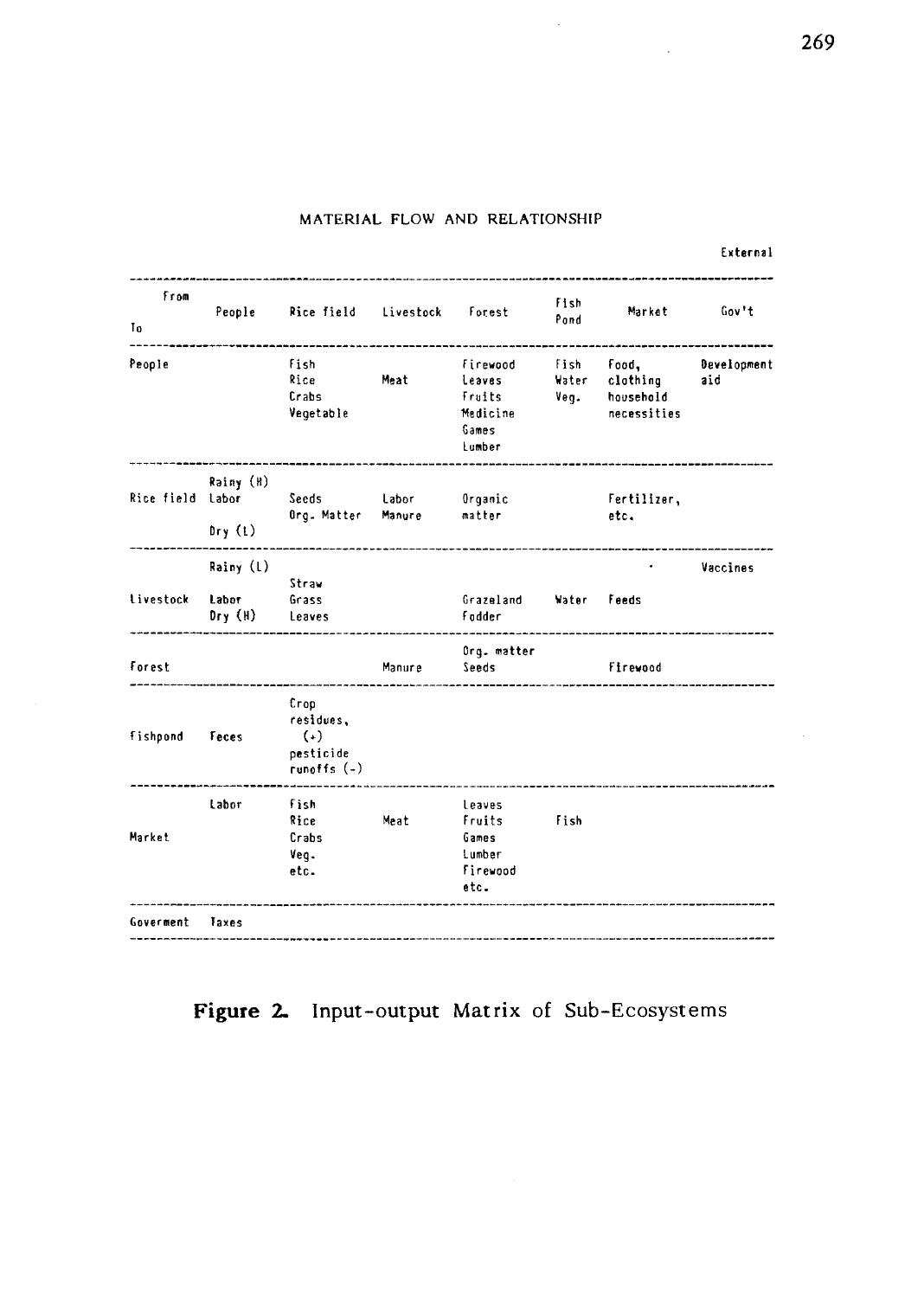

Source: P. Agamuthu and W.j. Broughton. the developing oil palm-legume ecosystem: Agriculture, Ecosystems and Environment 13(2) 1985:121. Nutrient cycling within

Figure 3. Agroecosystem Flow Diagram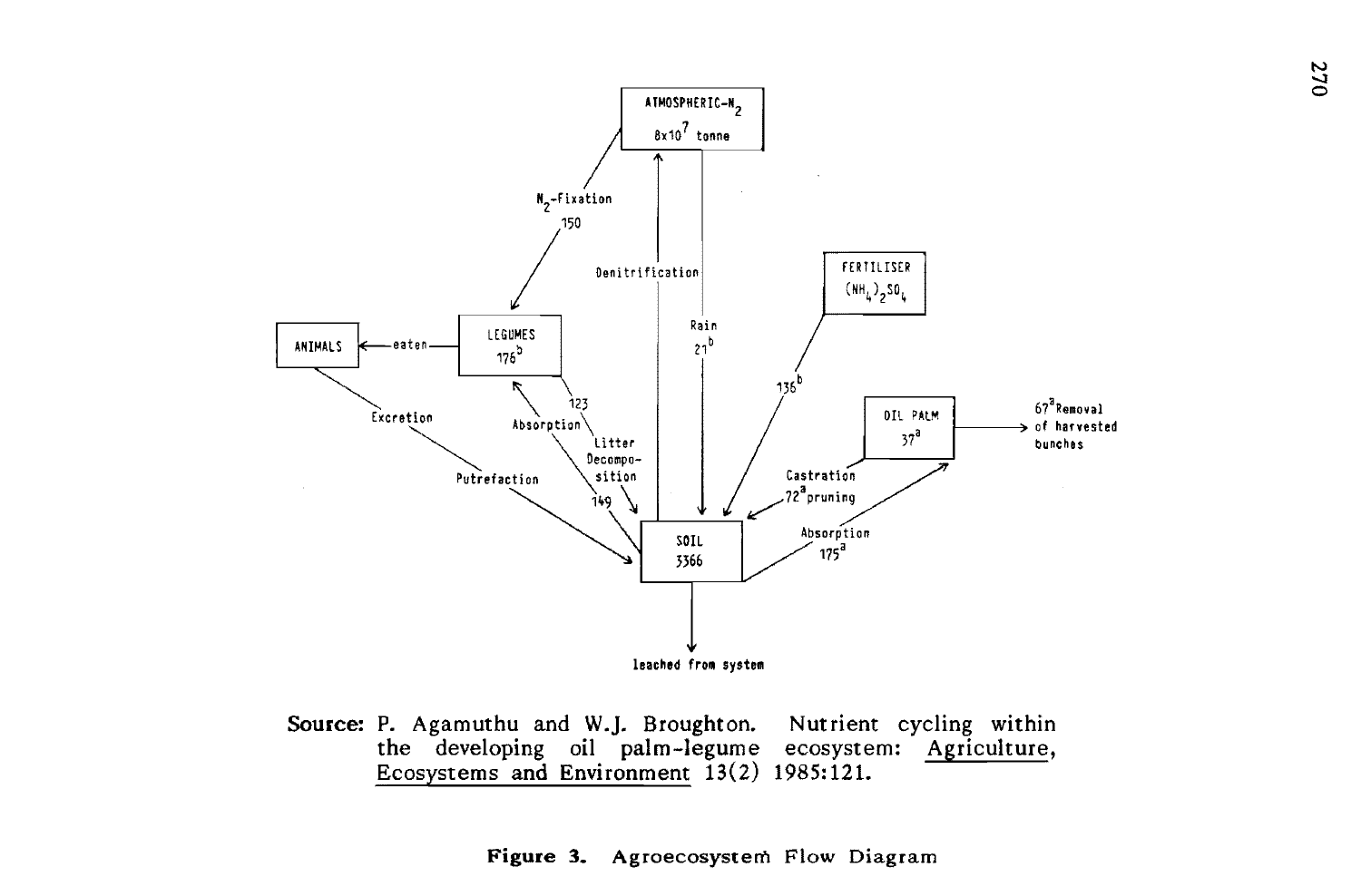desirability of apying increased attention to social system properties in writing the case studies.

Out of the large number of emergent properties displayed by natural ecosystems, ecologists have commonly focused their attention on productivity, stability, and persistence or sustainability. These were selected because of their relevance to ecological theory. The property of productivity, for example, is usually measured in terms of net primary productivity (NPP) which represents the amount of energy accumulated by green plants (primary producers) in an ecosystem each year. NPP therefore represents the total amount of energy potentially NPP therefore represents the total amount of energy potentially<br>le to support consumer organisms in the ecosystem. Because of available to support consumer organisms in the ecosystem. Because of theoretical concern with relating energy supplies to the trophic theoretical concern with relating energy supplies to the structure of ecosystems, NPP is assigned considerable importance in much ecological research.

Although Gordon Conway applied the labels of productivity, stability and sustainability to agroecosystem properties, it is important to recognize that these are not used in the identical sense to that employed by ecologists concerned with natural ecosystems. Unlike employed by ecologists concerned with natural ecosystems. natural systems, agricultural ecosystems are purposive; they are managed by people to achieve socially defined objectives and their emergent properties are defined in terms of their relationship to meeting these objectives. Agroecosystem productivity, for example, is not measured in terms of total biomass, the standard measurement employed in studies of natural ecosystems, but the yield of resources, such as food or fiber, desired by people. Stability is the variation such as food or fiber, desired by people. over time, usually from year to year, in the yield of these desired products. Sustainability is not a measurement of the ability of the Sustainability is not a measurement of the ability of the agroecosystem to persist over time on its own but instead refers to its ability to persist with an acceptable level of human inputs such as labor, fertilizer, or pesticides.

In agroecosystem analysis, therefore, emergent properties are measures of how well the system performs in meeting humanly<br>determined management objectives. The task of agoecosystem determined management objectives. researchers is to assess the level of performance of the system in terms of measures of interest to the farmers or other managers. Deciding whether or not such outcomes are good or bad, however, is a matter of values, not science.

### **Productivity**

The unit of analysis for productivity assessment is the land use system, also called "sub-ecosystem" and "subsystem" in the workshop. A land use system consists of one of more kinds of crops, livestock, pasture, and/or trees associated with a parcel of land. It may include crops that are interplanted in the same field (e.g., corn and sweet potatoes) or planted sequentially (e.g., rice followed by soy beans). It potatoes) or planted sequentially (e.g., rice followed by soy beans).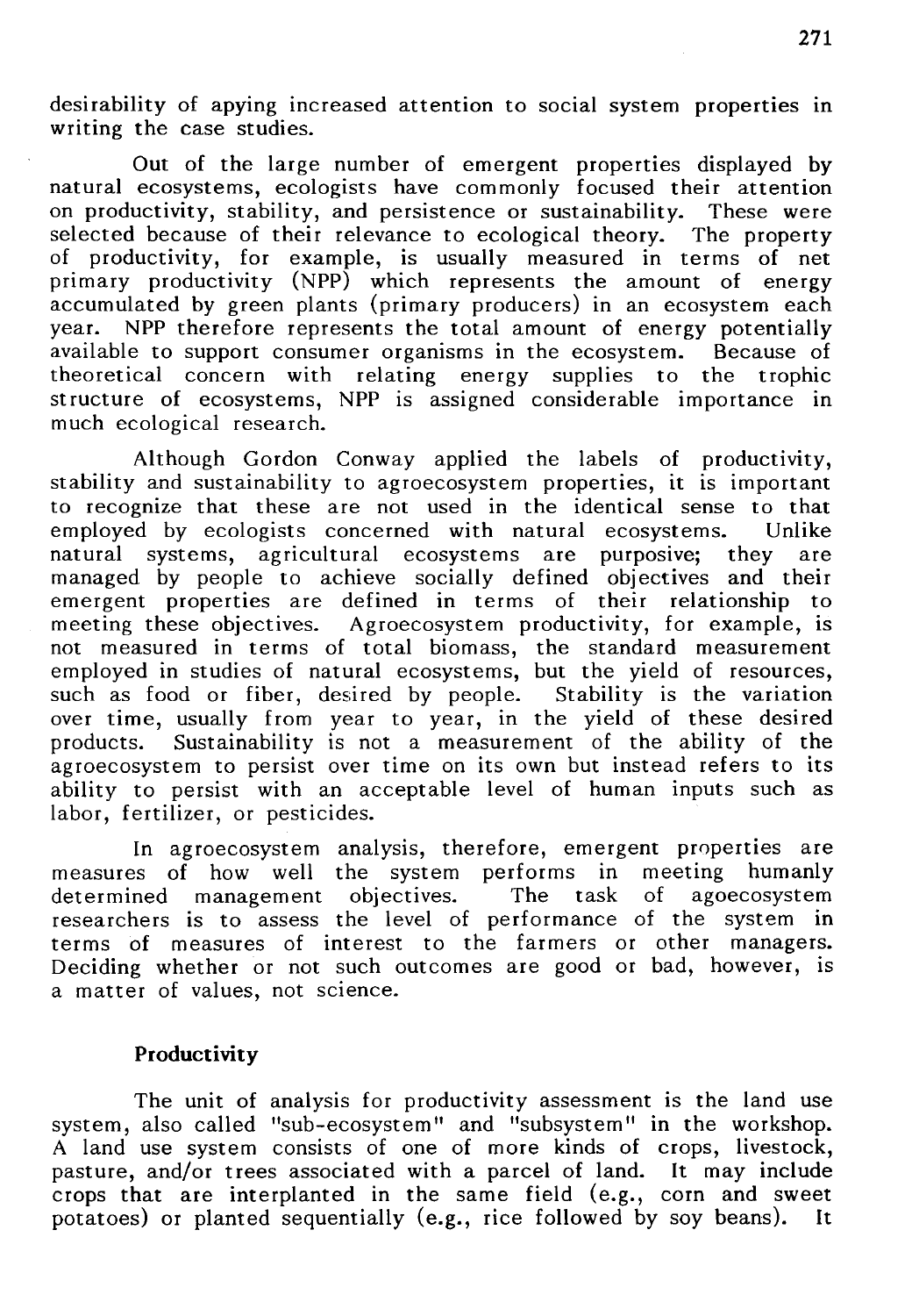also includes all associated vegetation (e.g., weeds), animals, and microorganisms, as well as the management practices necessary to maintain that biological assemblage on the field so it performs as desired.

The basic data for productivity assessment are the inputs and outputs of each land use system. Inputs include not only production inputs (e.g., fertilizer and labor) from outside the agroecosystem under study, but also inputs (e.g., mulch, manure, or animal feed) from natural vegetation systems (e.g., forest) or other land use systems within the same agroecosystem. The latter inputs can be labelled "internal transfers". Correspondingly, outputs include not only products that go to human consumption (e.g., rice or building materials) but also the products that serve as inputs for other land use systems in the same agroecosystem (again, the internal transfers).

The fundamental measures of agroecosystem productivity are the annual outputs of each land use system expressed as weight per unit area (e.g., 1.500 kilograms of rice per hectare or 11.000 unit area (e.g., 1,500 kilograms of rice per hectare or kilograms of fuelwood per hectare). Weight units are also appropriate for most inputs except labor, which is measured in hours or man-days. Sometimes it will be necessary to ask farmers about the magnitudes of their inputs and outputs rather than measuring them directly.<br>Sometimes the measurement units will be local volumetric units. Sometimes the measurement units will be local volumetric rather than weight, requiring conversion from volume to weight.<sup>2</sup>

The outputs of each land use system can be broken down with respect to food, fuel, and fiber (fuel production should also be expressed in caloric terms). In addition, the production of food, and fiber can be broken down with regard to the quantity of products kept for home consumption vs. the quantity sold on the market. The for home consumption vs. the quantity sold on the market. results can be expressed with a bar graph as in Figure 4. "Output profiles" characterize each of the land use systems with regard to average production of food, fuel, and fiber per unit area land. "Output summaries" show how much food, fuel, and fiber the entire village obtains from each of the land use systems. An output summary is calculated by multiplying the output profile by the total land area that the village devotes to each land use system.

If a land use system has more than one kind of output, the outputs can be combined in terms of common units (e.g., economic value or caloric value) to give a single productivity measure for the system as a whole. The same can be done for different kinds of inputs. Such aggregated measures of productivity can provide, by inputs. Such aggregated measures of productivity can provide, virtue of their common units, a basis for comparing different land use systems. However, because no single productivity measure (including economic measures) can embrace all aspects of agroecosystem productivity that are significant for analysis, the workshop participants suggested several measures as most promising and encouraged each case study group to try others that they consider appropriate. By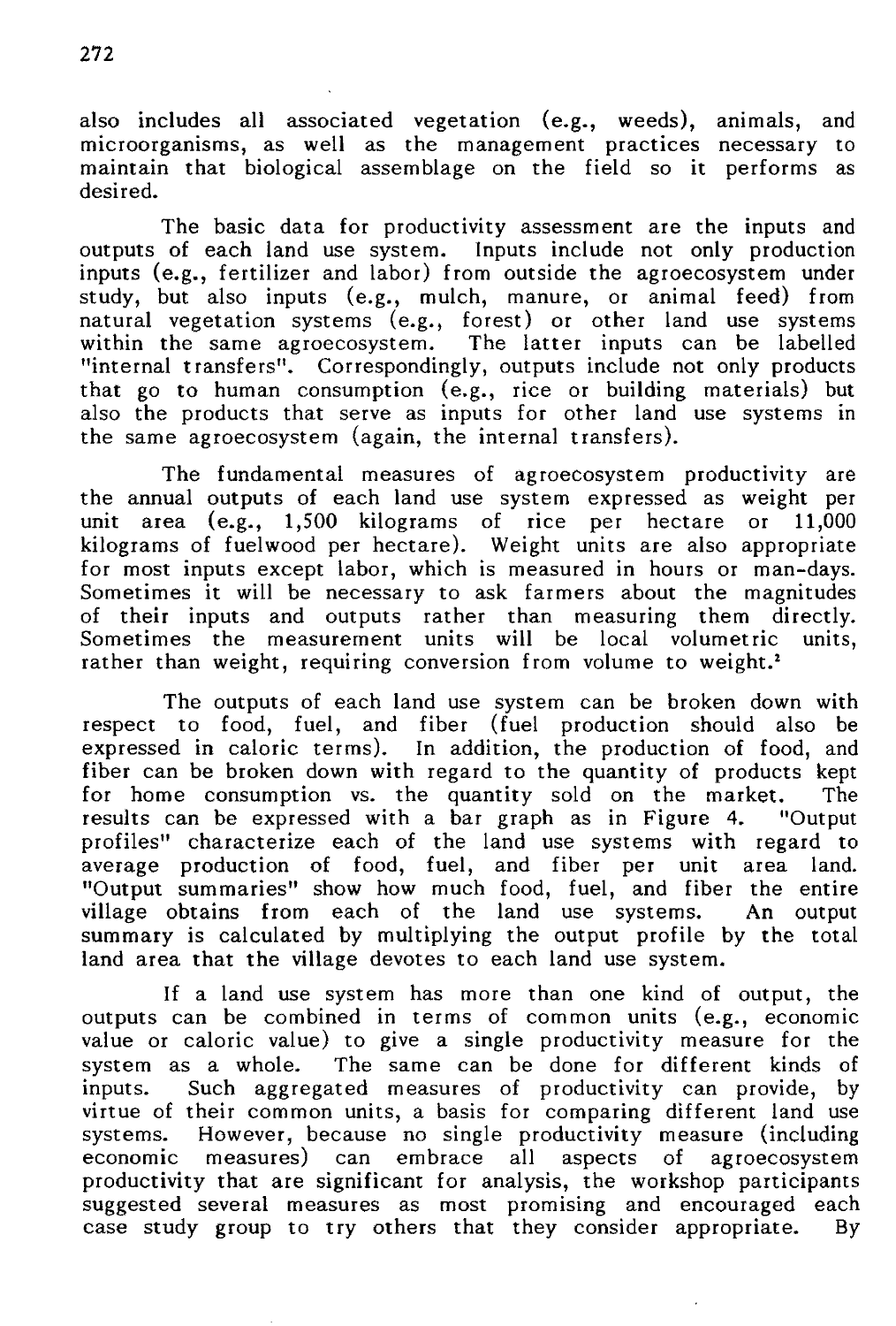



**Figure 4. Output Profiles and Output** Summaries

l,

.

 $\hat{\mathcal{A}}$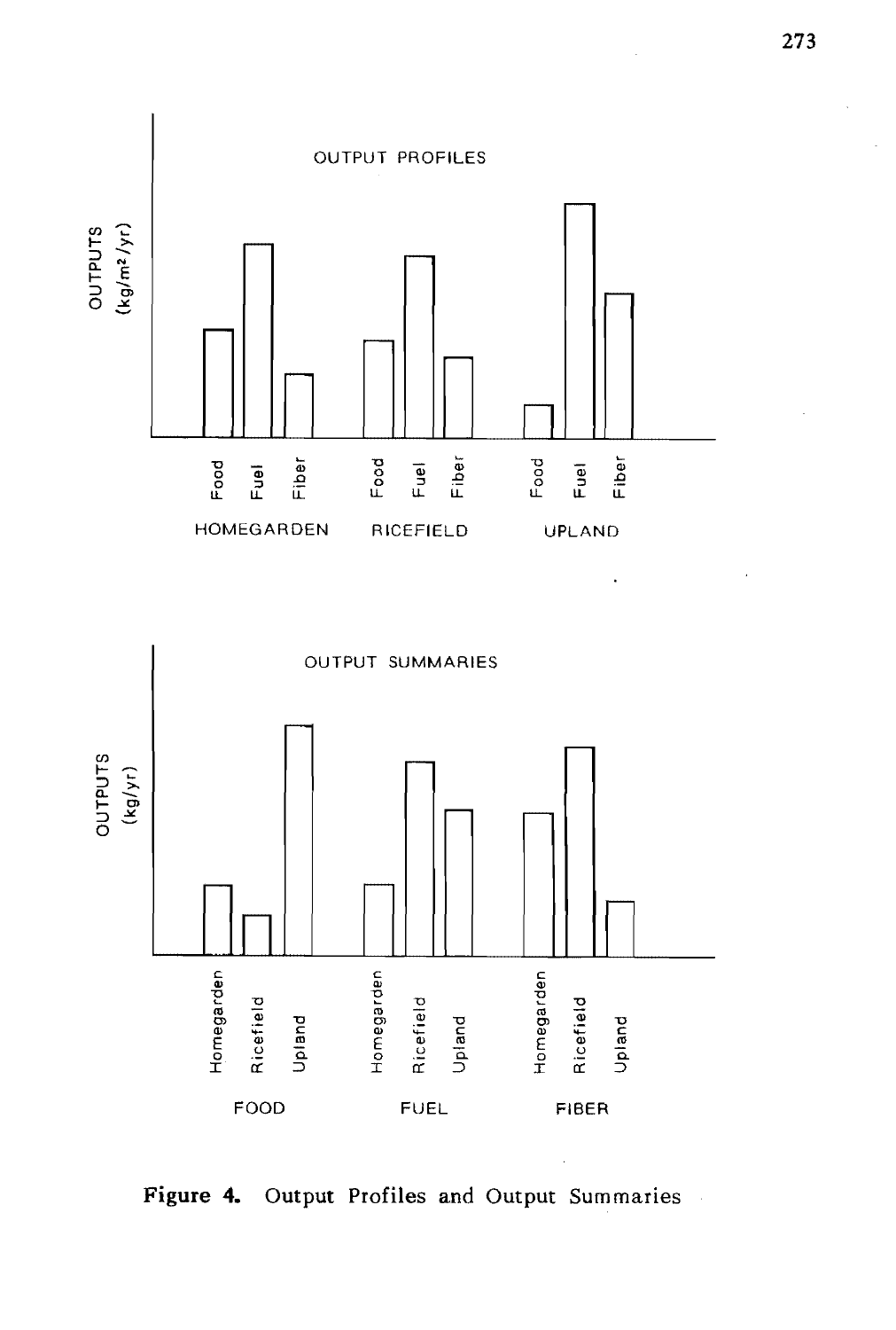working with a variety of measures, we can learn which combination is most useful for our purposes.

The basic economic measure of production suggested by the workshop was gross marginal product (later redefined as net profit), which is the sum of all output values minus the sum of all variable costs. Variable costs include the values of production inputs such as labor and fertilizers while excluding fixed costs such as land rent. However, there was considerable disagreement among workshop participants concerning exactly what should be included in variable costs. We agreed that we are concerned with more than just purchased inputs, but some thought, for example, that family labor inputs should not be included as a variable cost while others thought they should. There was also concern about the fuzziness of estimating the imputed costs of inputs that are not purchased (e.g., family labor, manure from another agriculture system, and crop residues that are used for animal feed). The general opinion of workshop participants was not to decide at this time what should or should not be included in variable costs or how the costs should be estimated. Rather, it was suggested that each case study group should make its economic valuations in the way that makes most sense under the circumstances, taking care to communicate the basis for each valuation.

Productivity can be expressed in economic terms as a ratio of net product to inputs:

Land productivity =  $\frac{\text{gross marginal product (net profit)}}{\text{area}}$ Labor productivity =  $\frac{\text{gross marginal product (net profit)}}{\text{mean}}$ unit area of land labor input Return on input  $costs = \frac{gross \text{ marginal product (net profit)}}{1 - 1}$ 

variable costs

One or another of these measures of productivity may be more significant in a particular situation, depending upon which inputs are in short supply. For example, if labor is the limiting factor in an agroecosystem where there is an abundance of land, labor productivity may be most significant. Where land is scarce, land productivity may be more significant.

Because some participants considered inputs that require a cash outlay to be economically more significant than other inputs, it was agreed that case study groups may also wish to calculate the following form of return on input costs: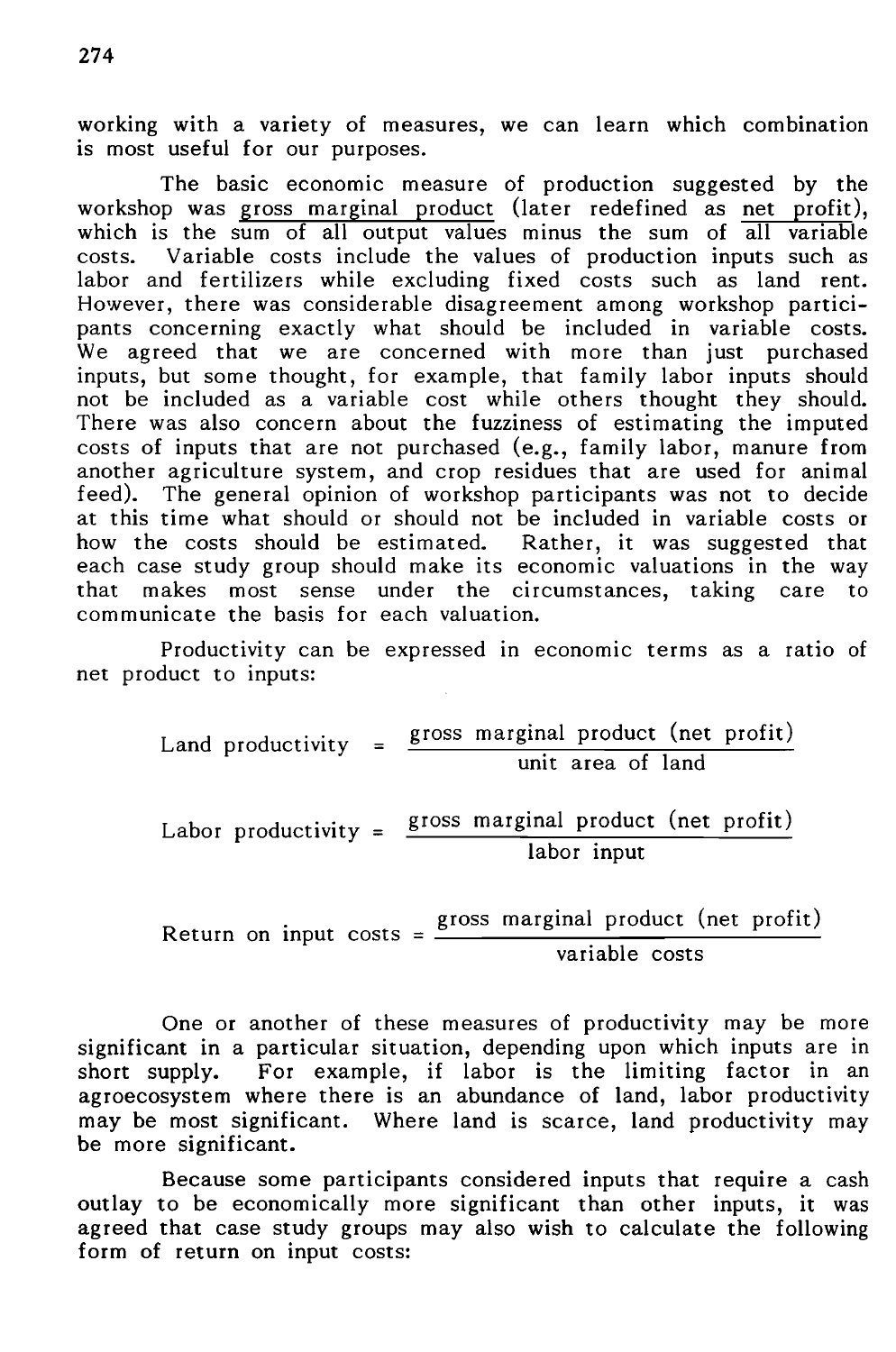Return on cash inputs = 
$$
\frac{\text{gross marginal product (net profit)}}{\text{cash expenses for inputs}}
$$

In addition to economic evaluation of productivity, the workshop considered a nutritional expression of productivity to be worthwhile. Using food composition tables to convert basic data on the outputs of various foods to outputs of human nutrients is fairly straightforward. Summing the nutrient contents of all food crops produced by a land use system, the result is a nutrient profile for that system. complete profile should cover calories, protein, vitamin A, vitamin C, thiamine, riboflavin, niacin, calcium, and iron, but it was suggested that each case study might include only nutrients known to be locally critical.

There was also an interest in energy:

Energy productivity  $=$   $\frac{\text{caloric value of all outputs}}{\text{error}}$ unit area of land Energy efficiency =  $=\frac{\text{caloric value of all outputs}}{\frac{1}{\sqrt{1-\frac{1}{n}}}}$ caloric value of all inputs

The Institute of Environmental Sciences, Nanjing, has provided tables of the caloric values of agricultural inputs and outputs for case study groups wishing to do energy conversions.

#### **Stability**

Production stability is defined as the constancy of yields or income from harvest to harvest. Because fluctuation is the opposite of stability, stability can be expressed numerically as the reciprocal of the coefficient of variation of yields. For a specified period of time,

> Stability =  $\frac{\text{average yield of all harvests over the time period}}{\frac{1}{2} + \frac{1}{2} + \frac{1}{2} + \frac{1}{2} + \frac{1}{2} + \frac{1}{2} + \frac{1}{2}}$ standard deviation of the yield of all harvests over the time period

Yields are most conveniently expressed as kilograms or monetary value per hectare per year (or per crop cycle).

Data on yields over a period of time may be based on actual measurements or records of yields, or the data may be based on recall by farmers. Even if farmers cannot recall actual yields, they may have a good idea of the range of yields (i.e., the highest and lowest yields) they have had. Stability can then be expressed as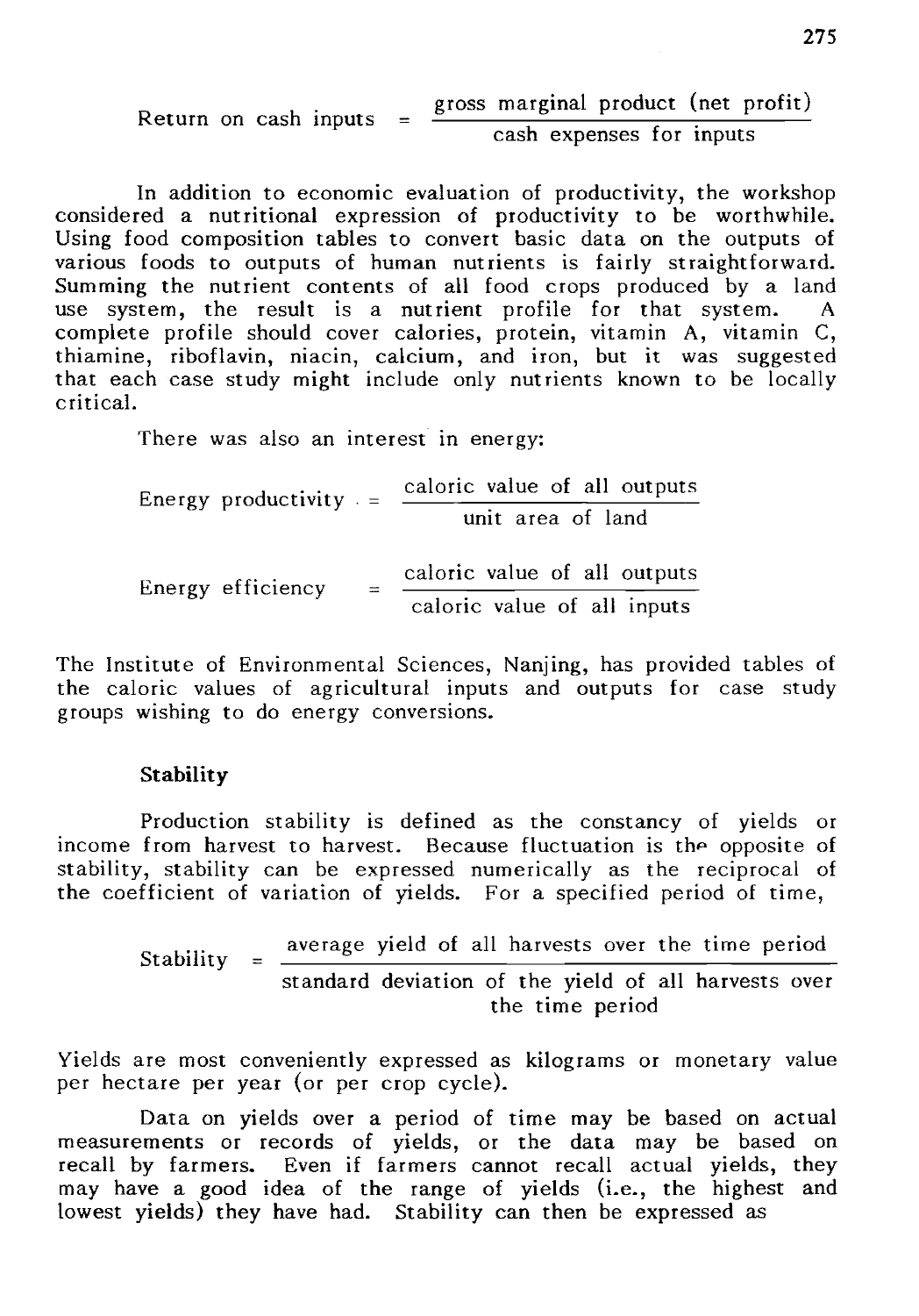modal yield

### range of yields

where the modal yield is the most common yield and the range of yields is the highest yield minus the lowest yield. Assessing stability from recall may not be highly precise, but it can nonetheless be useful.

Because agroecosystems are hierarchical, we are interested not only in the stability of each individual land use system, but also in its contribution to the stability of the total agroecosystem of which it is It is possible for a land use system's contribution to be in tion of stability even when it is not itself very constant. For the direction of stability even when it is not itself very constant. example, one land use system may be able to absorb additional labor and compensate for the production of another land use system that is failing temporarily. If in a particular year there is not enough rainfall for rice in an upper paddy field, the farmer may shift his labor to producing more from his homegarden that year.

Perhaps even more important than a quantitative measure of stability is the identification of sources of instability (i.e., fluctuation). Variations in seed quality, soil moisture (e.g., drought or flooding), cloudiness, pest attacks, and strong winds are examples of ecological fluctuations and other biophysical variations that can lead to fluctuations in yields. Fluctuations in the costs of production inputs (e.g., fertilizer), the selling price of farm produce, provision of farm support services by the government, and availability of labor are examples of social factors that can lead to fluctuation in yields and/or fluctuations in the financial return from agricultural production. information on sources of instability is worth including, ranging from scientific experiments to speculations by farmers and scientists. However, it is important in each instance to specify the source of information in order to convey its level of reliability.

Finally, we cannot assume that stability is necessarily desirable and instability is necessarily undesirable. Commercial fruit or vegetable farmers, for example, may make an effort to break away from a stable low income by bringing in their harvest at a time when others are not, so they can occasionally enjoy an unusually high financial return on their crop.

#### **Sustainability**

Sustainability is the capacity of an agroecosystem to continue functioning on an indefinite basis. The term "persistence" was sometimes used for this property during the workshop. A number of measures of sustainability were suggested, ranging from simple yes/no evaluation (i.e., whether or not a particular system will continue to produce indefinitely at a specified level) to quantitive measures such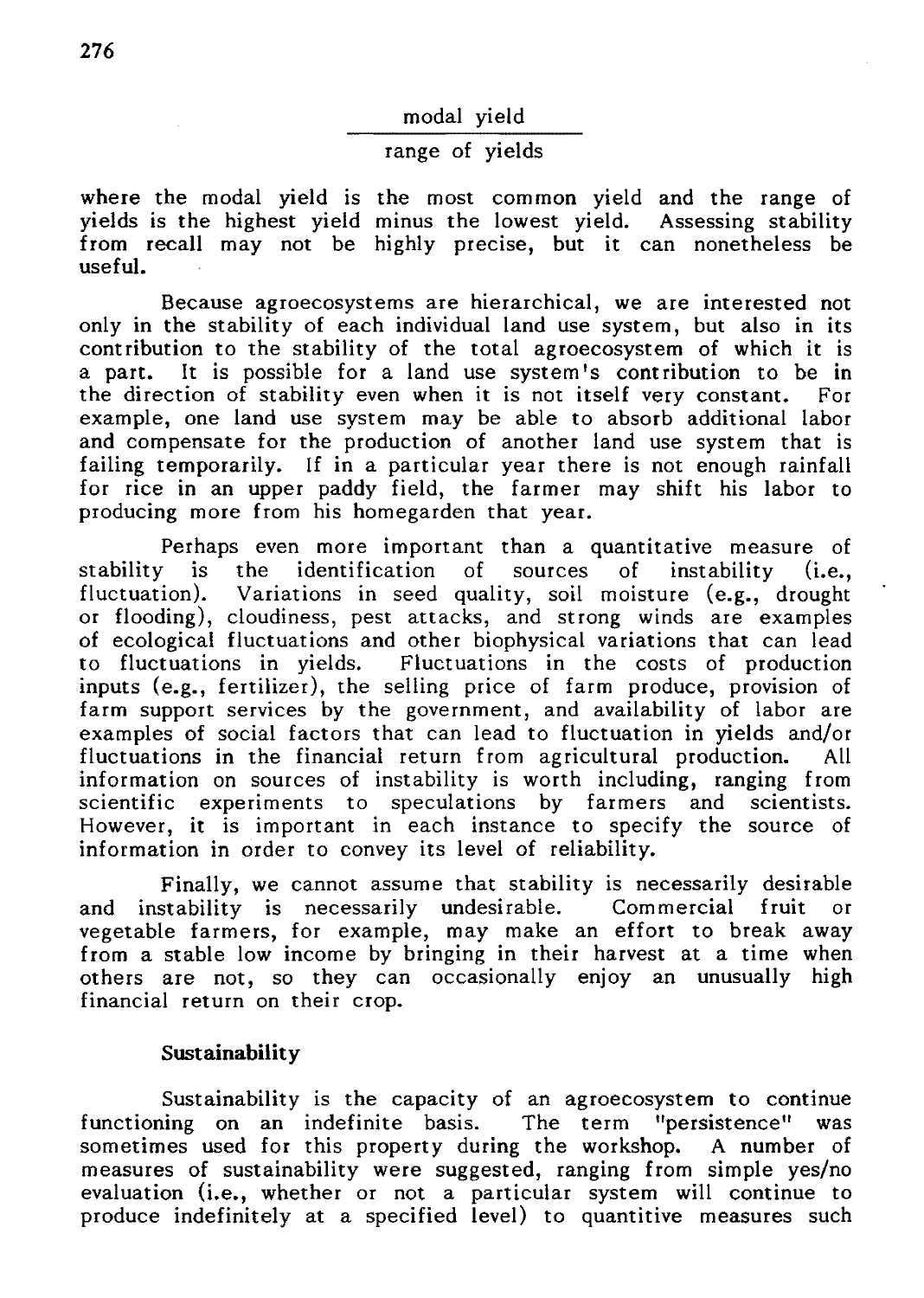as the length of time the system can produce at a specified level or the level of inputs required to sustain production. However, as there was no agreement on any particular measure, it was left to each case study group to try out measures that seem most appropriate.

There was general agreement that, at this point in our work, identifying and documenting explicit sources of unsustainability is more important than assessing the degree of sustainability. Soil erosion, loss of soil fertility, increasing soil salinity or acidity, and cumulative pest problems are examples of ecological sources of unsustainability. Examples of social factors are organization problems in irrigation cooperatives or marketing cooperatives, cumulative debt, and insecure land tenure.

Since most case studies do not cover enough time to know for sure whether the land use systems can persist or not, much of the sustainability assessment will have to be by inference. Direct sustainability assessment will have to be by inference. measurements or observations (e.g., soil measurements) can be a starting point for the inference, and it is possible in some instances to project a trend (e.g., soil fertility decline) to draw conclusions on sustainability. However, in many instances the inference will have to be based on theoretical knowledge about social or ecological processes (e.g., soil erosion) and/or empirical experiences under similar  $(e.g., \text{ soil } \text{erosion})$  and/or empirical experiences under conditions elsewhere.

A number of measures of agroecosystem performance--such as the export of mineral nutrients in the harvest, soil loss due to erosion, or decline in nutrient content of the soil (expressed per hectare per year or per unit of produce)--were suggested as being helpful to assess sustainability, but none were measures for which many of the case study groups had detailed data. The use of such measures will therefore have to depend upon the opportunities presented to each group.

It can be particularly difficult to identify and assess sources of inability that are external to the agroecosystem. The unsustainability that are external to the agroecosystem. appearance of a pesticide-resistant pest biotype, a sudden leap in the price of petroleum (and hence the cost of associated production inputs such as fertilizers), loss of an export market, and a change in government tax structure are examples of this kind of disturbance. (Sustainability in the face of severe and unexpected external disturbances is called resilience). Identification of these disturbances must depend heavily upon the imagination of the analyst, visualizing what might possibly go wrong, how the effects might pass through the agroecosystem, and what the consequences might be. Whether or not agroecosystem, and what the consequences might be. a source of unsustainability is external may depend upon the hierarchical level of analysis. Fertilizer prices are external to a village agroecosystem but may be internal at the national level.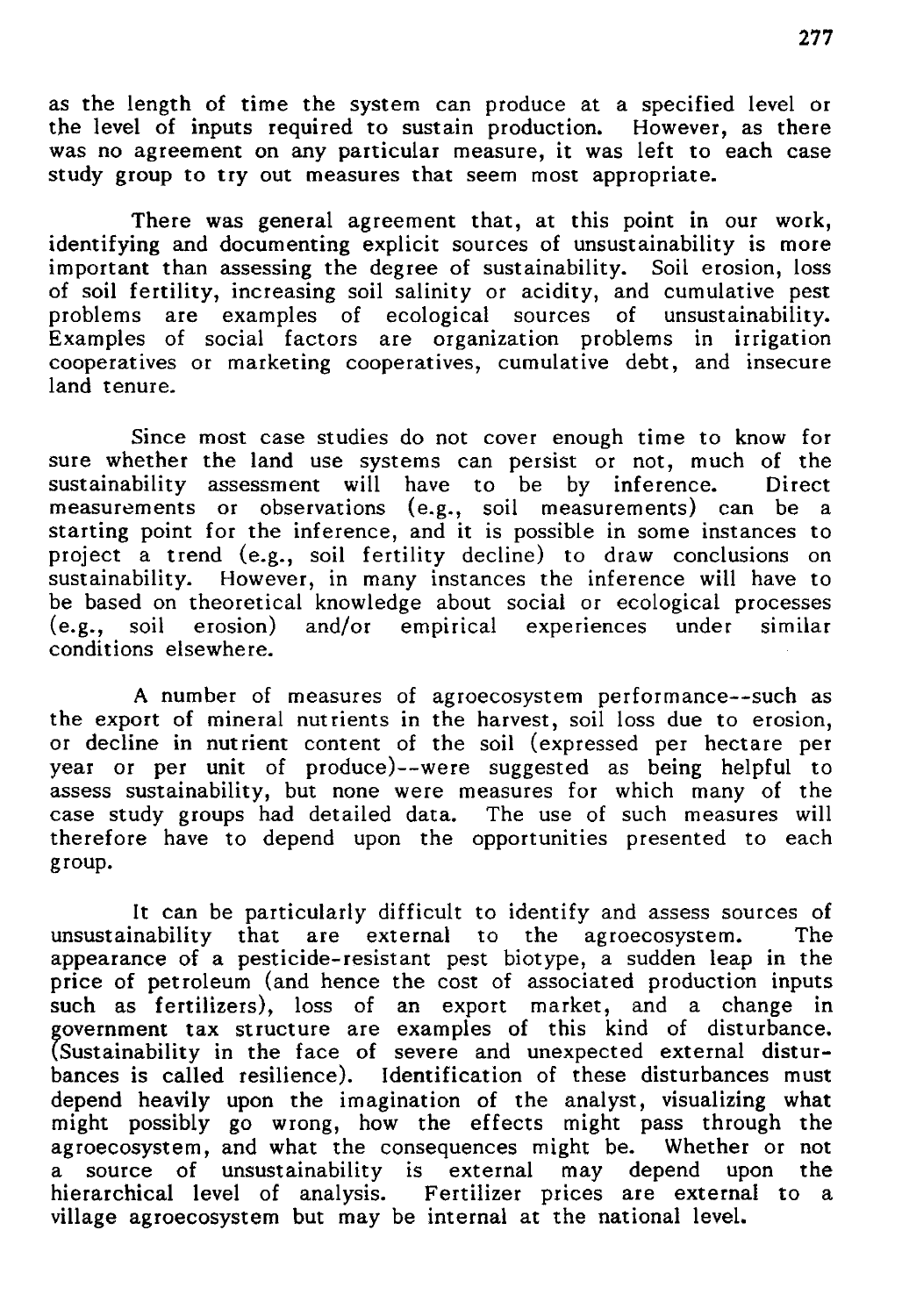In summary, assessing stability and sustainability is not simply<br>er of judging agroecosystem performance. Equally important a matter of judging agroecosystem performance. are insights into how stability and sustainability are maintained, i.e., systemic mechanisms that promote stability and sustainability. It is important to document, for example, how farmers deal with various challenges to the stability and sustainability of their agricultural production. This is the kind of information that will best reinforce the ultimate objective of the case studies--to assist farmers in the ultimate objective of the case studies--to assist improving the performance of their agriculture.

### EMERGENT PROPERTIES OF SOCIAL SYSTEMS

Social scientists who view human societies as holistic systems, rather than as simply aggregates of individuals, have long been concerned with the question of emergent properties. The analysis of solidarity as an emergent property, for example, has been a major concern since Durkheim. The extent of autonomy or independence of developing country societies is a major theme of dependency and "world system" theorists. Inequality as manifested in the stratification of wealth and power is another emergent property of concern to many social scientists.

For purposes of the case studies, our major interest is in the relationships between social system properties and agroecosystem properties. Because they are systems created and managed by people, the performance of agroecosystems is strongly influenced by the emergent properties of the social systems with which they interact. The level of productivity achieved by an irrigated paddy field, for example, can not be predicted solely from knowledge of plant-soilwater interactions. It is also necessary to understand the social arrangements for management of the irrigation network. Rice fields arrangements for management of the irrigation network. having identical biophysical characteristics can give very different yields depending on the way people manage the supply of irrigation water. Different social systems display very different capabilities to manage water. Conversely, the emergent porperties of social systems are influenced by their relations with agroecosystems. It has been are influenced by their relations with agroecosystems. argued, for example, that large-scale water control systems necessitate centralization of decision-making authority in an authoritarian<br>bureaucracy and hence reduce local autonomy. Shifting cultivation, on bureaucracy and hence reduce local autonomy. the hand, appears to favor, perhaps demand, decentralization of decision-making to the community level.

In studying rural ecosystems, therefore, we are concerned not only with the properties of productivity, stability, and sustainability, but also with social system properties that influence management of the agroecosystem and are in turn influenced by it. Of the many possible social system emergent properties of interest (e.g., power, quality of life), the workshop decided to focus on autonomy, solidarity, and equitability.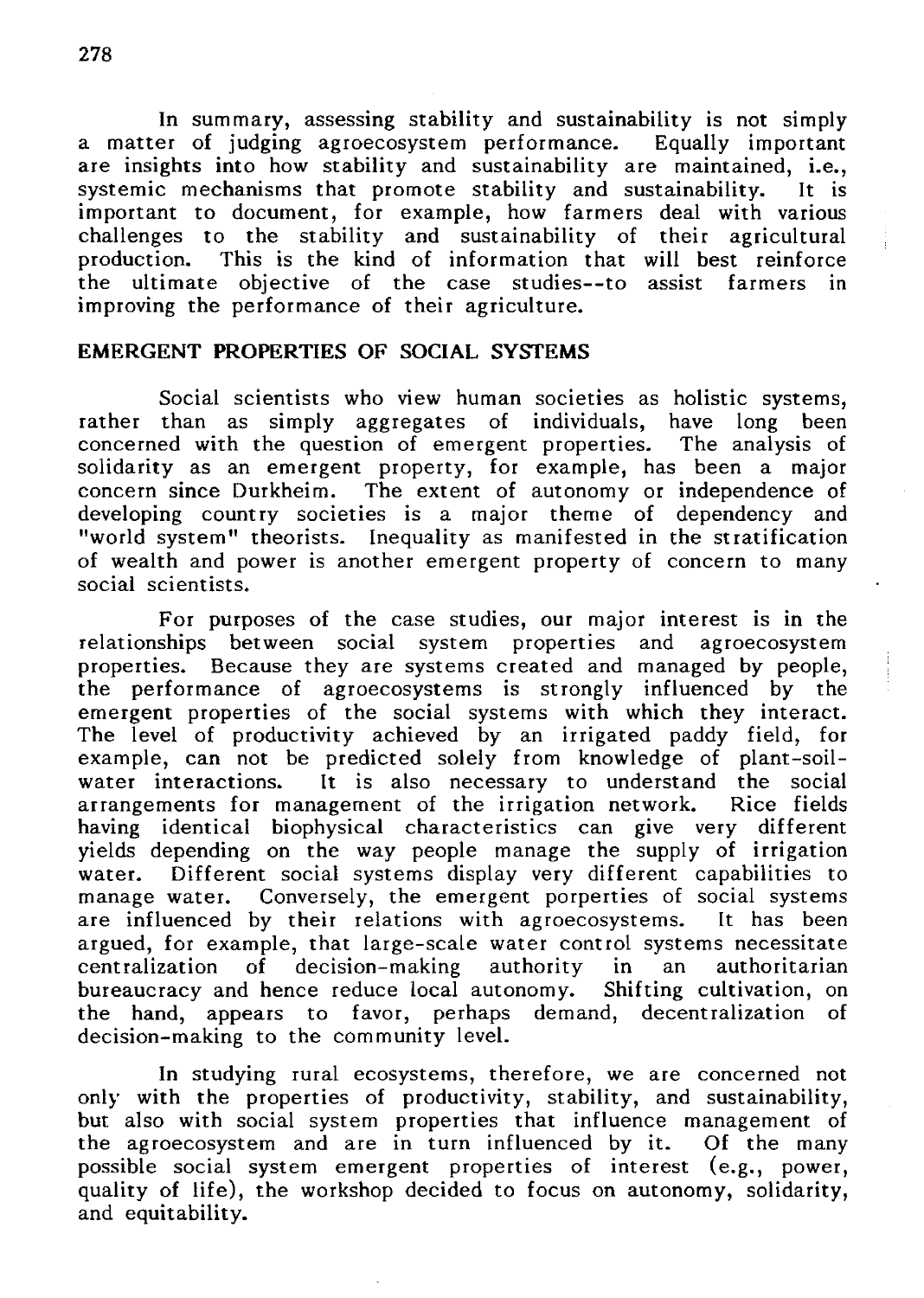#### **Autonomy**

Autonomy is defined as the extent to which a social system is able to function at a normal level using only resources derived from the agroecosystem over which it has effective management control. An isolated swidden farming community living almost entirely off resources produced within its tribal territory has high autonomy. modern city state such as Singapore, which is almost 100 percent dependent upon resources imported from beyond its political dependent upon resources imported from boundaries, displays very low autonomy.

Autonomy is a multidimensional measure. A system may have high autonomy with regard to some resources and low autonomy with regard to others. In pre-colonial Southest Asia, for example, lowland states were able to exert control over otherwise independent hill<br>tribes by threatening to cut off the trade in salt. More recently, tribes by threatening to cut off the trade in salt. OPEC was able to exert great diplomatic pressure on Western Europe and Japan by threatening their access to oil.

Although a high level of autonomy is often thought to be desirable, particularly by political economists of the dependency theory school, this is not necessarily always so. Bontoc villages in the Cordillera of Luzon, for example, are highly autonomous under normal conditions. In the event of crop failure, however, carefully maintained alliances with other villages allow the transfer of food reserves from rice surplus to rice deficit communties. A truly autonomous Bontoc village might soon become extinct in the face of environmental fluctuations.

Achievement of total autonomy is also an impossible objective for local level communities that are involved in commercial production. The farmers who manage the ecological farm in Nanjing, China, for example, must export virtually all of the meat and fish that they produce in order to obtain cash with which to purchase most of their own food and virtually all of the feed for their livestock.

Measurement of autonomy is simple in theory but extremely complex and difficult in practice. One needs to ascertain both the quantities of exogenous resources that flow into the local system and the significance that these resources have for the normal functioning of the system. A simple quantitative measure of autonomy can be calculated by comparing the total amount of resources used within the agroecosystem to the share of those imported from outside the system. It is important to recognize, however, that small quantities of critical resources may have much more impact on autonomy than what appear to be much larger flows of less strategic goods. The amount of salt that highland tribes obtained from the lowlands in pre-colonial times was small, perhaps no more than a few kilograms per capita each year. Yet because salt was considered absolutely essential for human existence and there were no locally available substitutes, the autonomy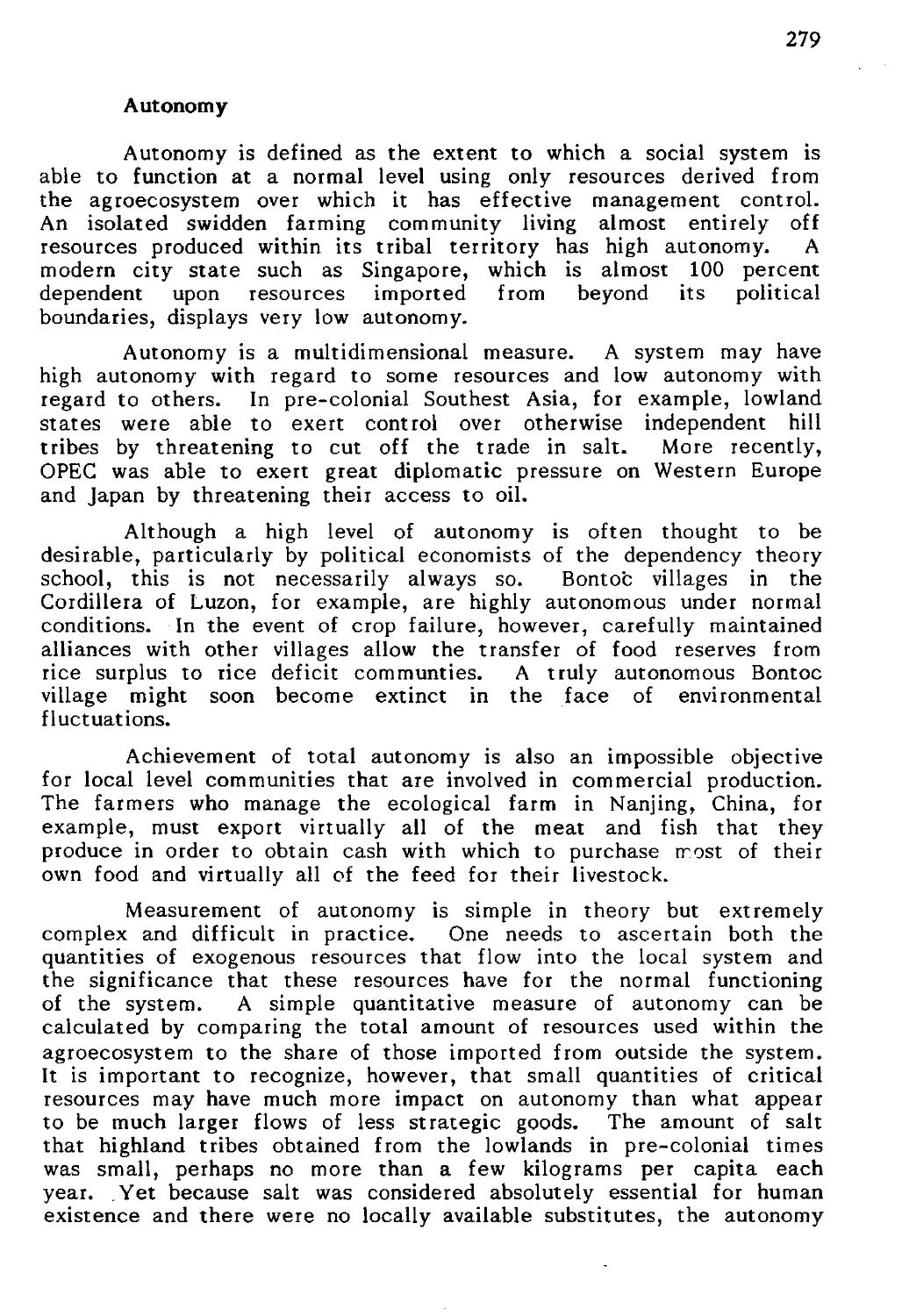of the tribes was severely compromised. Today, farming communities relying on hybrid seed would display similar dependency on external suppliers, even if they do not need other commercial inputs to maintain productivity. Resources which are both essential for continued functioning of the system and difficult or impossible to replace with locally derived substitutes have the greatest impact on autonomy. Anti-malaria medicine represents such a critical resource for many upland forest dwelling communities in Southeast Asia. People can simply not survive without continued suplies of chloroquine and there are no effective indigenous substitutes for this medicine.

A resource need not be physiologically essential for it to be critical to system functioning. Goods upon which a high cultural value is placed, even though not essential for biological survival, may have equal or greater impact on the degree of autonomy. The desire to have tobacco or coffee, or the need to obtain cash to participate in religious pilgrimages or send children to school can also lessen local autonomy. Swidden cultivators on Mt. Makiling studied by the UPLB Upland Hydroecology Program, for example, devoted a large share of their labor not to production of food for their own subsistence but to raising commercial crops to obtain cash needed to send their children to school.

### Solidarity

Solidarity is defined as the ability of the social system to make and implement decisions about its agroecosystem management. A community which requires all farmers to plant their crops by a certain date would exemplify high solidarity; but one in which individuals use land or other resources wholly as they please without regard to the consequences of such use to their neighbors displays low solidarity.

Although solidarity is sometimes achieved by means of formal institutions which are explicitly concerned with resource management, e.g., a communal irrigation society which has as one of its recognized roles the allotment of water between individual members' fields, it is perhaps more common for solidarity with regard to resource perhaps more common for solidarity with regard to management to be a latent function of institutions or customs which fill very different overt functions. Coordination of planting time of crops as a consequence of participation in religious rituals is an example of such a latent function. Farmers participate in the rituals because they hold certain religious beliefs and one consequence is that no one plants before the date of the ceremonies.

Solidarity is multidimensional. A community displaying high solidarity with regard to management of one ecosystem component, e.g., water used for irrigation, can display low solidarity with regard to other components, e.g., upland forests.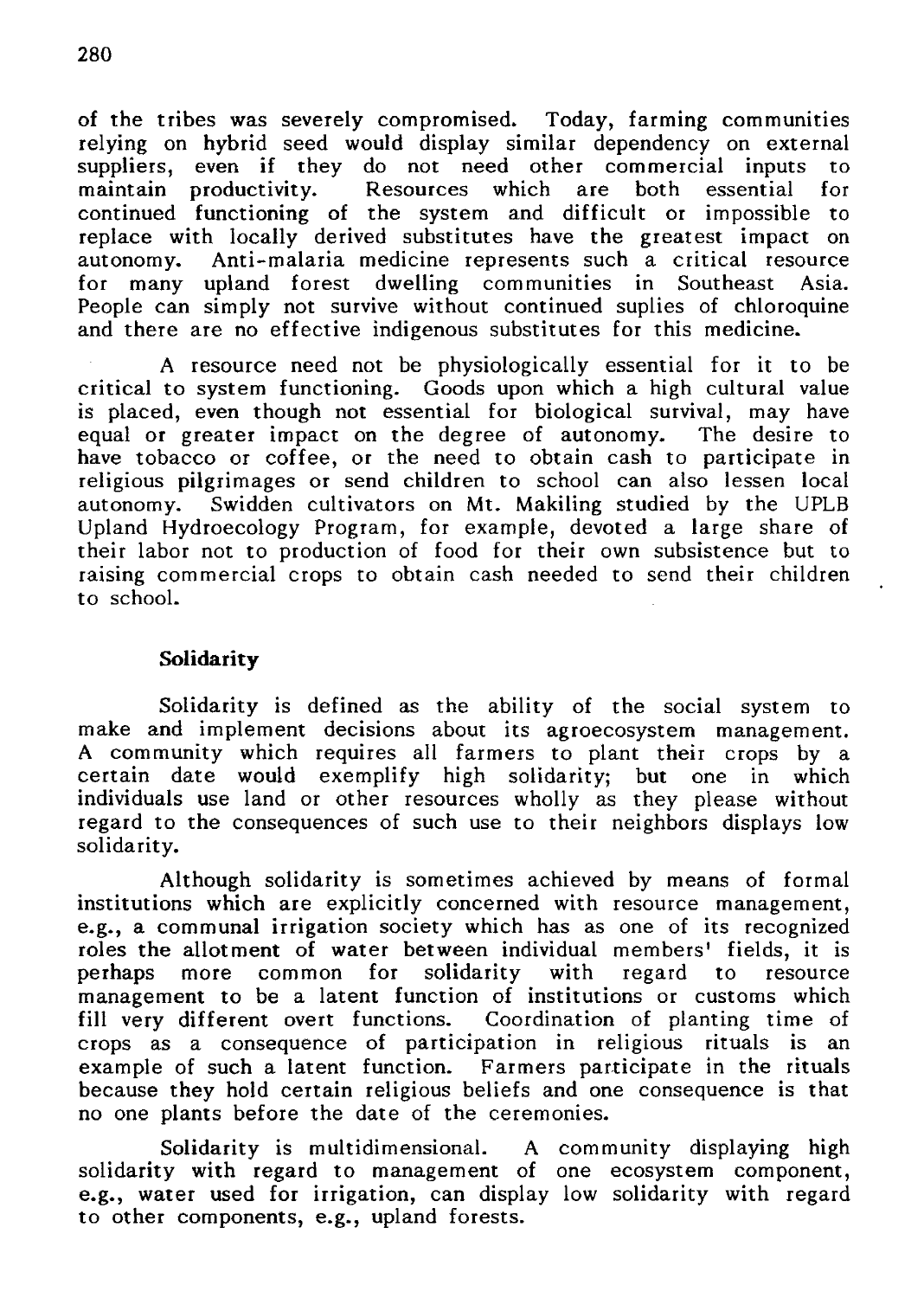As is true of all emergent properties, solidarity is a measure of performance and does not imply a value judgement. High solidarity<br>is not always and everywhere a desirable system property. Medieval is not always and everywhere a desirable system property. English villages, for example, displayed high solidarity in their enforcement of standard cropping patterns on all farmers (the "three field system"). It was only after the enclosure movement broke down this communal solidarity that progressive farmers were free to adopt more scientific rotation practices leading to increased productivity.

Measurement of solidarity is extremely difficult. Unlike the case of productivity, a single quantitative indicator (e.g., kilograms of paddy per hectare) is not sufficient; it is necessary to describe social behavior towards all key ecosystem components. The jural framework behavior towards all key ecosystem components. of rules, regulations, customs, and norms which provide ideal guidelines for management, actual behavior towards the environment, and the processes of making and enforcing management decisions must all be understood and described.

Rules and customs represent an idealized pattern for making and implementing management decisions affecting the ecosystem. The very detailed schedules of water allocation characteristic of many traditional communal irrigation systems offer an example of such ideal guidelines. The existence of such rules does not in itself demonstrate<br>the existence of high solidarity, however. Frequently, communities the existence of high solidarity, however. that lack effective solidarity produce the most elaborate rules and regulations. Many Asian countries, for example, have a multitude of Many Asian countries, for example, have a multitude of regulations prohibiting cutting of trees in forest reserves, but farmers continue to obtain their firewood from these reserves in defiance of the laws. It is therefore important to know the extent to which individuals and groups within the community actually comply with corporate management decisions.

Understanding the process by which communal decisions about resource management are made is also important. Situations in which decisions are imposed on the community by a few powerful individuals<br>may lead less powerful members to condone covert violations. Altermay lead less powerful members to condone covert violations. natively, fear of punishment by the power holders may cause most<br>people to comply with unpopular rules. More democratic decisionpeople to comply with unpopular rules. making may enjoy a higher degree of voluntary compliance but, when lacking means of enforcement, can also be ignored by individuals willing to risk their neighbors' disapproval.

Some possible indicators of solidarity include:

- community rituals/ceremonies relating to resource management, e.g., ceremonies to mark the opening of the planting sesason
- customary laws regarding resource management
- community-based organizations for managing resources, e.g., communal irrigation societies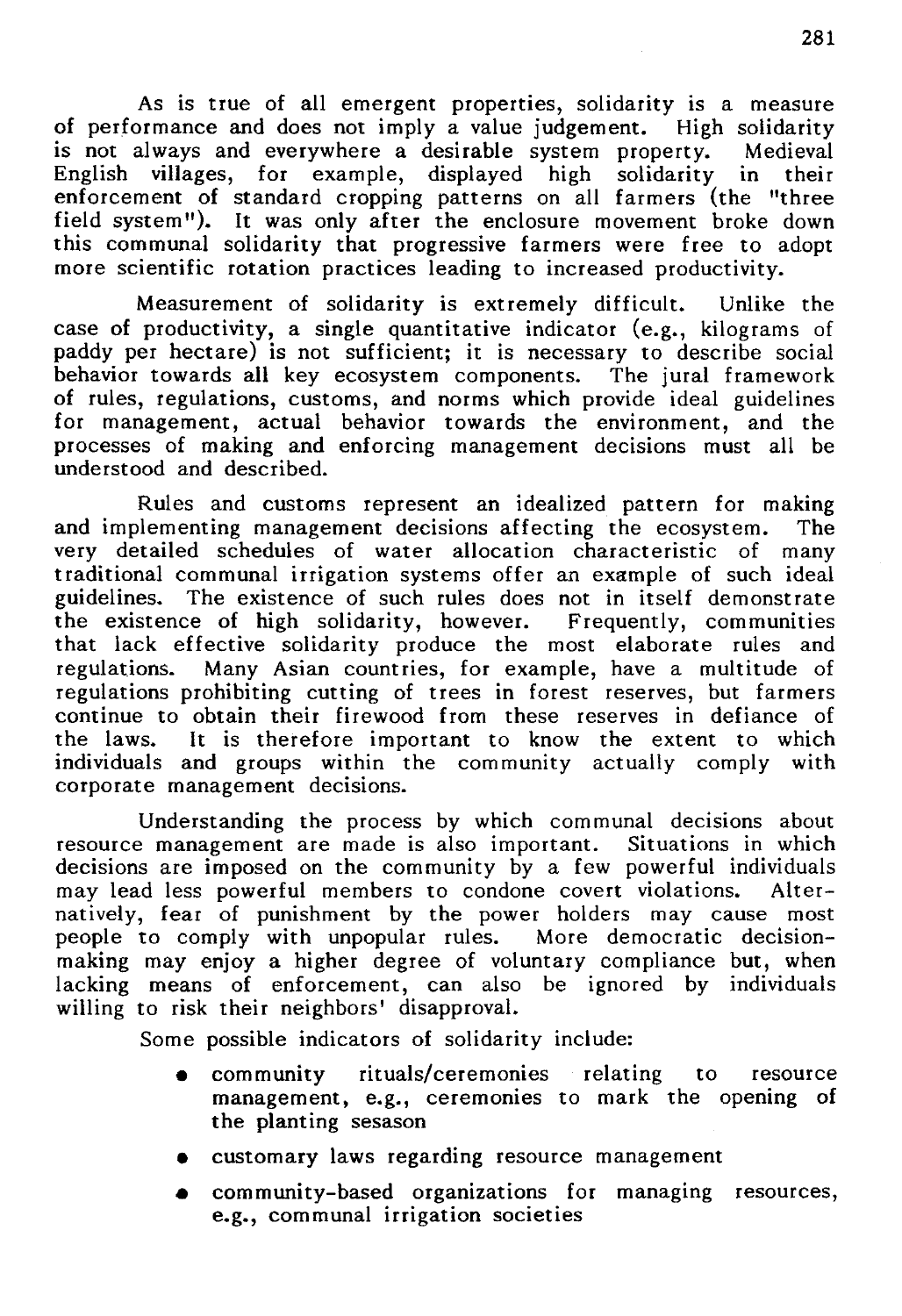• mechanisms for redistributing resources between households

### **Equitability**

Equitability is a measure of how equally the benefits (and costs) of agricultural production are distributed among the practitioners of agriculture. Equitability is a property that pertains to all hierarchical levels from household (i.e., distribution among members of the household) to nation (e.g., equity among regions), but our case studies will focus on equitability at the village level. Although studies will focus on equitability at the village level. equitability is a value-laden word in the sense that greater equality is usually considered better, we cannot as scientists say that greater equality is necessarily better under all circumstances.

One measure of equitability is a frequency distribution of incomes, which can be displayed on a bar graph. distribution can be summarized by its coefficient of variation (i.e., standard deviation divided by the average) or by a Gini coefficient. A frequency

Perhaps more important than assessing the degree of equitability is identifying the sources of equitability or the lack of it. Much of the equitability of production can be traced to the equitability of inputs for production (e.g., land, water, labor, capital, energy, agricultural chemicals, technology). The same measures for equality of distribution that are applied to production (i.e., frequency distributions, coefficients of variation, and Gini coefficients) can also be applied to equality of inputs.

Going one step further, it is possible to identify the social and biophysical factors that tend to increase or decrease the equitability of agricultural inputs. For example, an abundant supply of physical resources such as land and water can provide equal production opportunities for everyone. Social institutions such as cooperative labor, ritual obligations of the wealthy, obligations of the wealthy to assist others in times of need, and land tenure and inheritance institutions aimed at land redistribution can all lead to greater equality in the distribution of agricultural inputs.

In contrast, advantages of the wealthy and powerful with regard to legal leverage, intimidation, high interest rates, and superior access to government services, markets, and new technologies can lead to less equitability in the distribution of inputs for production. A scarcity of resources like land and water, or variation in their quality, can lead to variation in the equality of opportunities for production. For example, farmers at the lower end of a secondary irrigation channel may not receive the water they need during the dry season, despite the fact that farmers closer to the main channels have an ample supply. To cite another example, some farmers in a landscape with hilly topography may be fortunate enough to have fertile bottom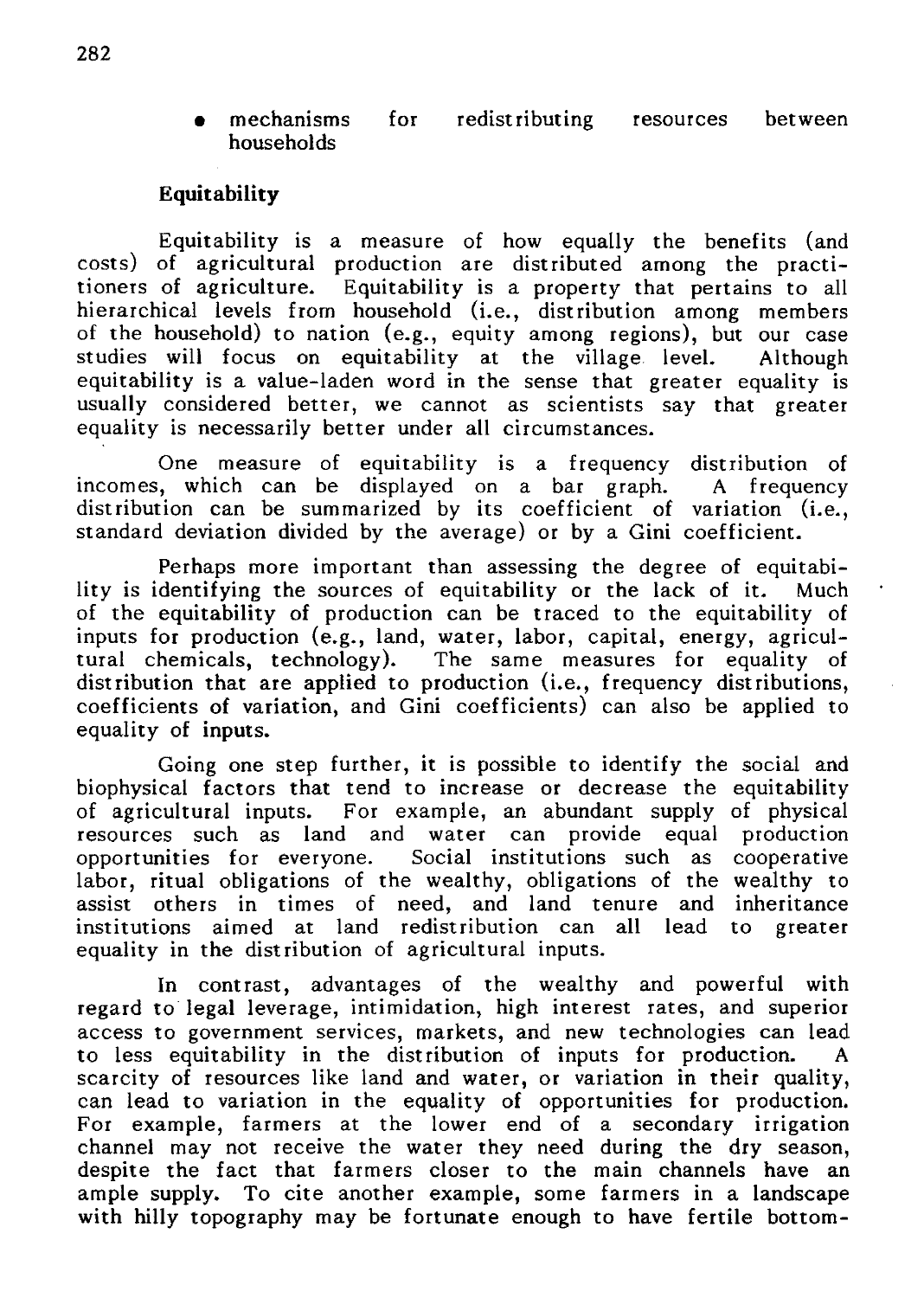land while others may only have the use of less fertile land on the hillsides, and they may be constrained by susceptibility of the hillside land to erosion.

Our task is to identify how each of the land use systems--as well as the systemic structure of the total village agroecosystem--is coupled with processes promoting equity and inequity. In this way, we can assess their contributions to equitability.

### RELATIONSHIPS BETWEEN SYSfEM PROPERTIES

We know that agroecosystem productivity, stability, and sustainability are not independent of one another, but we are not very clear on their interrelationships in the Southeast Asian setting. We<br>know even less about the interrelationships between autonomy, know even less about the interrelationships between solidarity, and equitability and the ways in which these social system properties relate to ecological properties. In theory, there can be trade-offs (i.e., negative interrelationships) between all of these system properties, as well as mutual reinforcement (i.e., positive interrelationships) between them, but the nature and extent of these is something we can only determine empirically: Our task is to document these interrelationships with an open mind.

The comparative approach is one way to identify interrelationships. By comparing the different land use systems that will be treated in all the case studies, we can see if there is a tendency for the more productive systems to be more or less stable, more or less sustainable, and so on. This approach may generate some hypotheses, but its effectiveness will be limited by the relatively small sample of agroecosystems in our case studies and the numerous uncontrolled factors that will confound comparisons.

Another approach is to look at the processes that connect system properties. Some of the connections are po-itive. For example, higher productivity may be attained by increasing the harvests in bad years (e.g., irrigation to reduce the impact of drought, or pesticides to reduce the impact of pest attacks), thereby making harvests more even from year to year, increasing stability. Higher productivity can be associated with higher sustainability when a more productive crop provides a more complete cover for soil protection and contributes more crop residues for the maintenance of soil organic matter. Higher productivity can also be associated with higher stability or sustainability if it leads to household savings that give the household the capacity to deal with periodic problems that threaten production. In general, any attributes that increase the adaptive character of an agroecosystem, including "fallbacks", can increase both its stability and sustainability.

There are also many ways these system properties can be negatively associated. For example, higher productivity is associated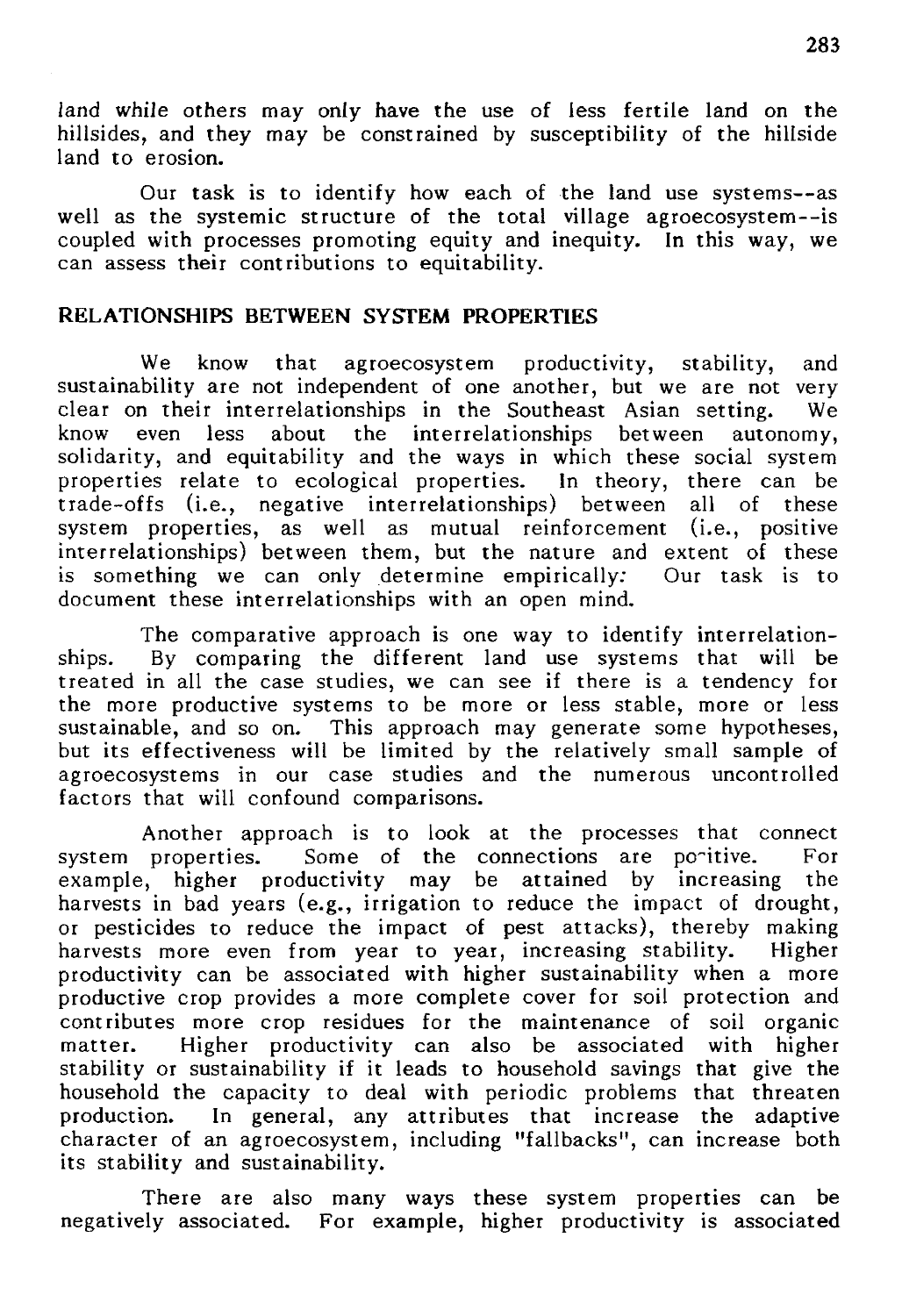with lower stability if the higher production is achieved with highyielding varieties that are more vulnerable to fluctuating environmental stresses such as droughts and pest attacks--or if high yields lead to a glut on the market that depresses prices. Lower stability can lead to higher productivity when farmers follow a stategy of cashing in on occasional periods of unusually high prices for their crops. Higher productivity can be associated with lower sustainability if production is at the expense of soil resources (e.g., by causing erosion, reducing soil organic matter, or exporting soil nutrients), if production is due to heavy inputs leading to major alterations in the ecosystem that eventually undercut production (e.g., irrigation leading to salinization or pesticides leading to the loss of natural enemies and the emergence of secondary pests), or if higher production is a consequence of labor inputs that place a strain on social institutions underlying organization of agricultural production. Higher stability can be associated with lower sustainability in the face of occasional, severe stresses if, under stable conditions, the agroecosystem (and its inhabitants) cease to exercise their ability to deal with stress (because there is no need to do so) and consequently lose that ability, even though they may eventually need it.

### **NOTES**

1 One of the priority activities identified in the SUAN-EAPI agenda for collaborative work during 1985-87 was the preparation of a set of case studies describing the different types of rural ecosystems being studied by the research groups involved in the Southeast Asian Universities Agroecosystem Network (SUAN). A workshop was held at Khon Kaen University (KKU) 6-10 January 1986 in order to design a common analytic framework for all of the case studies. This paper presents a brief description of the guidelines for case study writing agreed upon by the workshop participants (the Appendix presents a list of participants).

The workshop was co-sponsored by the KKU Farming Systems Project and the East-West Center Environment and Policy Institute (EAPI). It was partially funded by a Ford Foundation grant to EAPI. Dr. Terd Charoenwatana, Director of the KKU Farming Systems Project, and Dr. A. Terry Rambo, Coordinator of the EAPI Human Ecology Program, served as coordinators. Ors. Christopher Gibbs, Terry Grandstaff, and Gerald Marten served as rapporteurs for the working groups that generated the guidelines for writing the case studies. This report is based on their summaries of the discussions and on their notes from the plenary sessions where these suggested guidelines were discussed, modified, and finally accepted by the workshop as a whole. It should be noted that the editors are acting as spokesmen for the consensus reached in workshop plenary sessions and may not be in full consensus reached